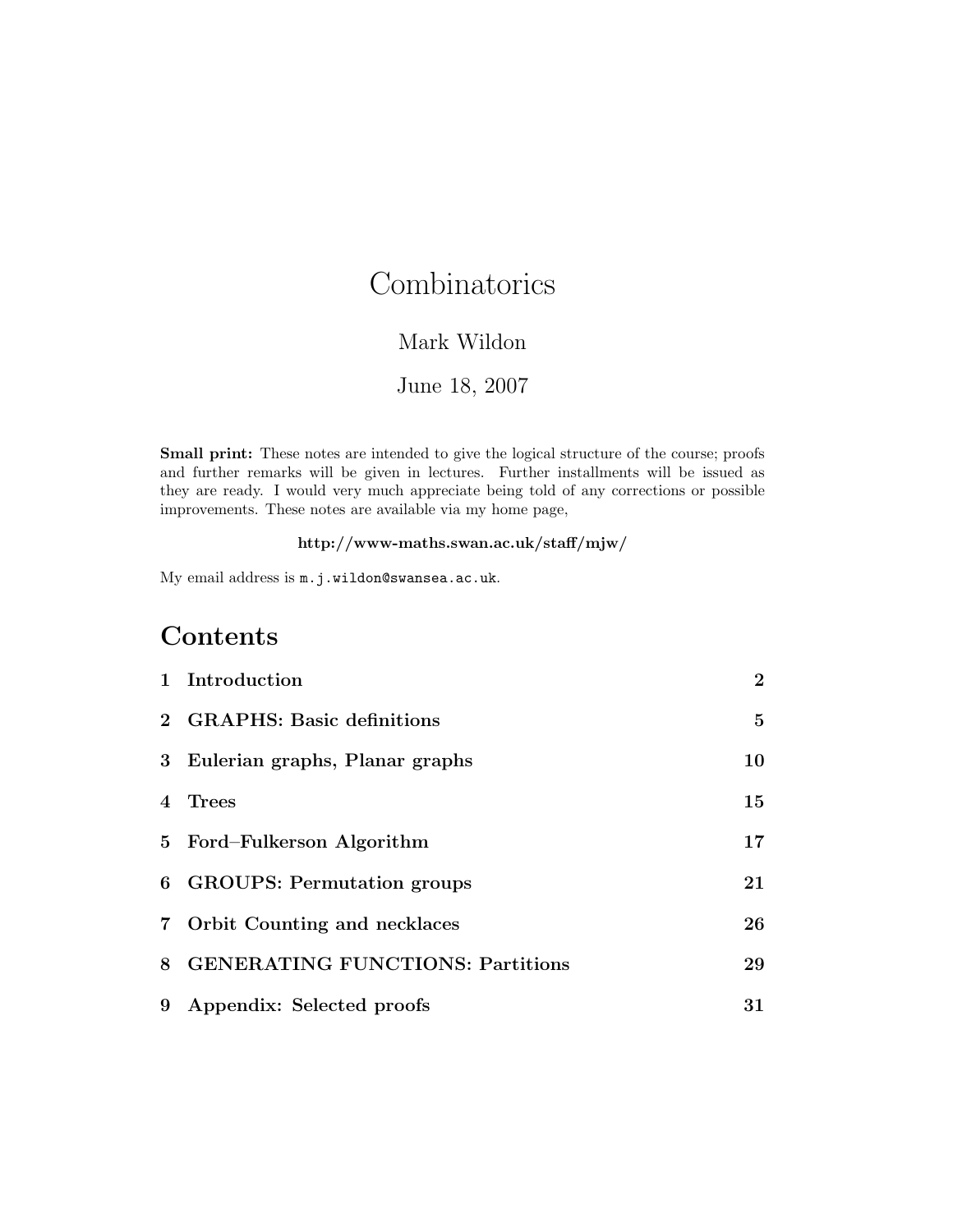## 1 Introduction

Combinatorial arguments may be found lurking in all branches of mathematics. Many people first become interested in mathematics by a combinatorial problem. But, strangely enough, until quite recently, many mathematicians tended rather to sneer at combinatorics. Thus one finds:

"Combinatorics is the slums of topology."

J. H. C. Whitehead (early 1900s, attr.)

Fortunately attitudes have changed, and the importance of combinatorial arguments is now widely recognised:

"The older I get, the more I believe that at the bottom of most deep mathematical problems there is a combinatorial problem."

I. M. Gelfand (1990)

Combinatorics is a very broad subject. Often the techniques used to prove theorems are more important than the theorems themselves. Algorithmic constructions (rather than mere existence proofs) are particularly valuable. There is no shortage of interesting and easily understood motivating problems.

This course aims to give a straightforward introduction to three related areas of combinatorics:

- (1) Graph theory.
- (2) Enumeration under group actions.
- (3) Generating functions and partitions.

Part (3) will be quite brief<sup>1</sup>, and lectured after Easter.

With the exception of some of the material in the first lecture, I do not intend things to be very difficult: if they are, please object.

#### Recommended Reading

- (1) Ralph P. Grimaldi. Discrete and Combinatorial Mathematics: an applied introduction (5th edition). Academic Press, 2003. QA39.
- (2) Béla Bollobás. *Graph Theory*. Springer, Graduate Texts in Mathematics 63, 1979. QA166.
- (3) Peter Cameron. Combinatorics. CUP, 1996.
- (4) Robin J. Wilson. Introduction to graph theory. CUP, 1996. QA166.

<sup>1</sup> In fact it occupied all of one lecture.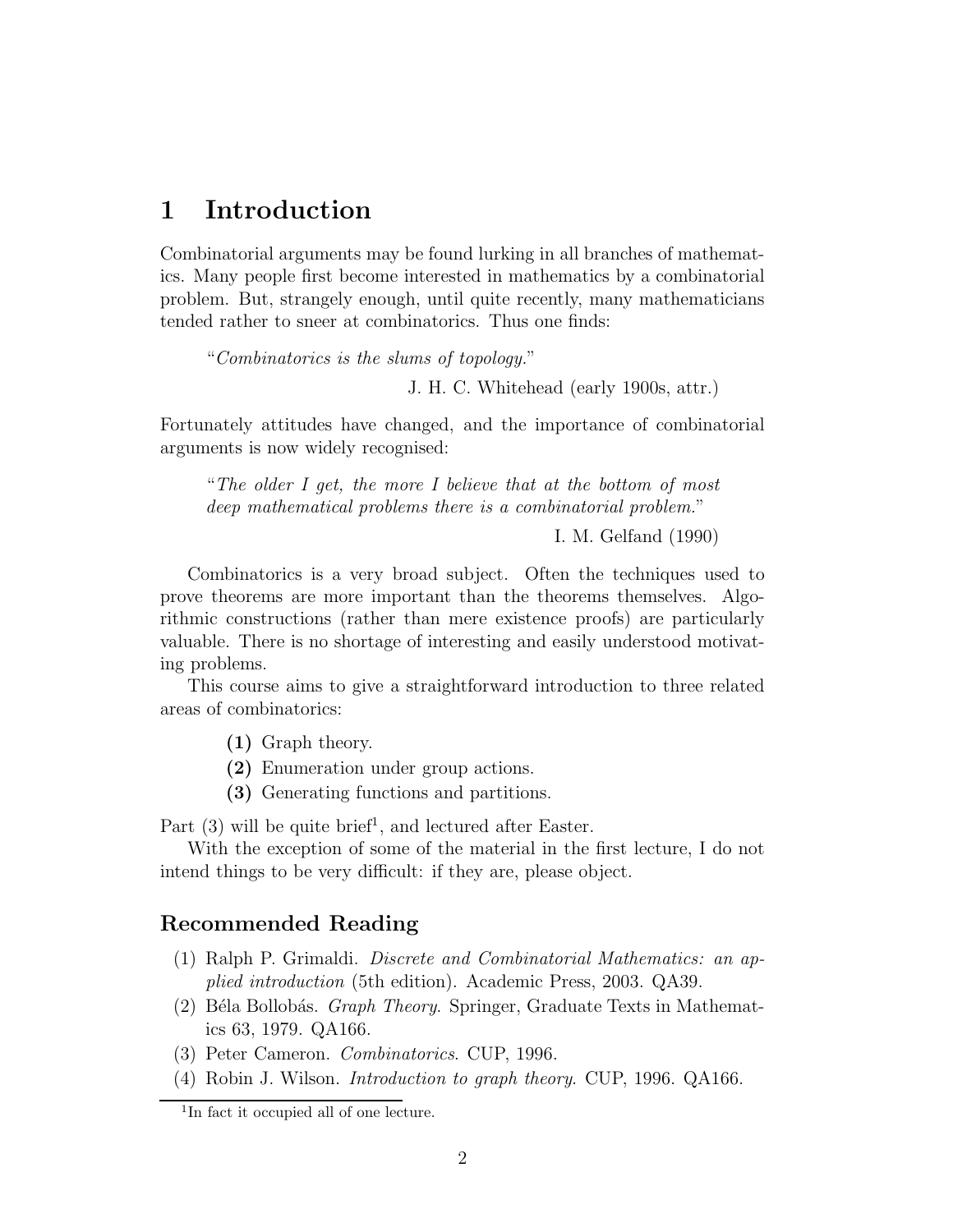### Derangements\*

(The star means this section is non-examinable.) Recall that a permutation of the set  $\{1, 2, \ldots, n\}$  is a bijective function

$$
\sigma: \{1, 2, \ldots, n\} \to \{1, 2, \ldots, n\}.
$$

It is often useful to represent permutations by diagrams; the diagram below shows the permutation  $\sigma: \{1, 2, 3, 4, 5\} \rightarrow \{1, 2, 3, 4, 5\}$  defined by  $\sigma(1) = 2$ ,  $\sigma(2) = 1, \sigma(3) = 4, \sigma(4) = 5, \sigma(5) = 3.$ 



Particularly in part (2) of the course we shall use shorter notation for permutations. Recall that in disjoint-cycle form,  $\sigma = (12)(345)$  and that in one-line form,  $\sigma = 21453$ .

**Problem 1.1** (Derangements). One says that a permutation of  $\{1, 2, \ldots, n\}$ is a *derangement* if  $\sigma(i) \neq i$  for any  $i \in \{1, 2, ..., n\}$ . How many permutations of  $\{1, 2, \ldots, n\}$  are derangements?

Let  $d(n)$  be the number of permutations of  $\{1, 2, \ldots, n\}$  that are derangements. *Exercise:* check by going through all n! permutations of  $\{1, 2, \ldots, n\}$ for  $n = 0, 1, 2, 3, 4$  that  $d(0) = 1$ ,  $d(1) = 0$ ,  $d(2) = 1$ ,  $d(3) = 2$ ,  $d(4) = 9$ .

**Lemma 1.2.** If  $n \geq 2$  then  $n! = (n-1)((n-1)! + (n-2)!)$ 

We use the same combinatorial idea to prove the next theorem.

**Theorem 1.3.** If  $n \geq 2$  then  $d(n) = (n-1)(d(n-1) + d(n-2))$ 

There are many methods for solving such recurrence relations. Often the quickest method is to somehow guess the answer<sup>2</sup>, and then to prove it by induction. A better method will be seen in part (3) of the course.

Corollary 1.4. For all  $n \in \mathbb{N}$ ,

$$
d(n) = n! \left(1 - \frac{1}{1!} + \frac{1}{2!} - \frac{1}{3!} + \ldots + \frac{(-1)^n}{n!}\right).
$$

<sup>2</sup>A useful aid is N. J. A. Sloane's Online Encyclopedia of Integer Sequences: see www. research.att.com/~njas/sequences/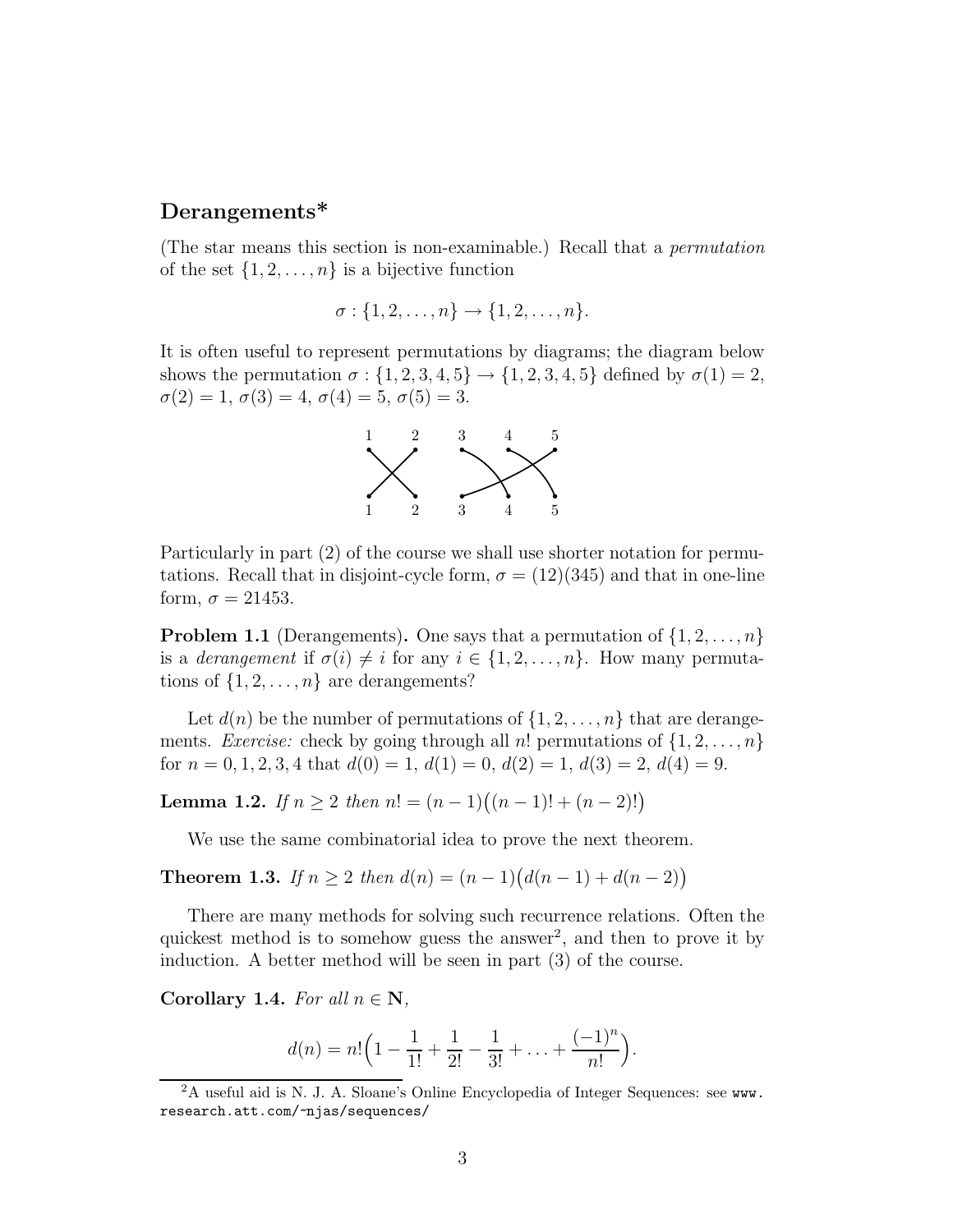Exercise: check directly that the right-hand-side is an integer.

**Theorem 1.5.** Two results with a probabilistic flavour.

(i) The proportion of permutations of  $\{1, 2, \ldots, n\}$  that are derangements tends to 1/e as  $n \to \infty$ .

(ii) The average number of fixed points of a permutation of  $\{1, 2, \ldots, n\}$ is 1.

It will be seen later that part (ii) of this theorem is a special case of a much more general result: see Theorem 7.4.

### Challenge problems\*

Here are three hopefully interesting problems embodying combinatorial ideas related to the three parts of the course. I will happily give  $\pounds 5$  to anyone who solves one of these problems and explains their solution at the board<sup>3</sup>.

Problem 1.6 (Knights and spies). In a room there are 100 people. An absolute majority are knights, who have sworn to always tell the truth. The rest are spies, who may lie or tell the truth as they see fit. Everyone knows the true identity of everyone else. Asking only questions of the form 'Person  $i$ , what is person  $j$ ?', can you be sure of correctly identifying all the spies in 200 questions or fewer?

Problem 1.7 (Beads). Given a necklace with 168 beads, 84 black and 84 white, can it be cut, and the new ends retied, so that two necklaces each with 42 beads of either colour are obtained? (See below for one solution with an 8 bead necklace.)



<sup>3</sup>My money was far safer than I had expected.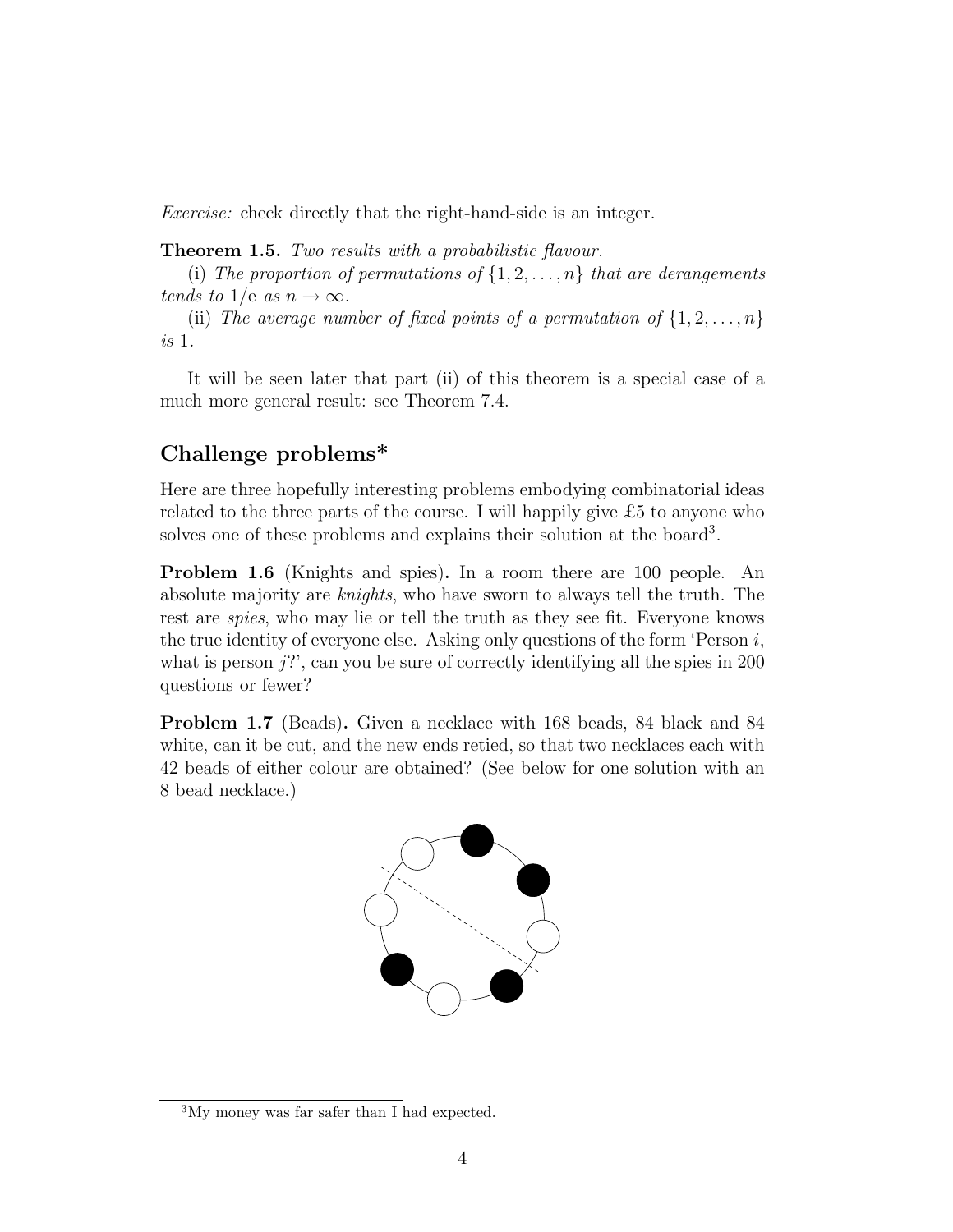Problem 1.8 (Coins). The hare and the tortoise — both of them capable mathematicians — play a game. The hare first places evenly many coins in a row. The players then alternately take coins from either end, until none are left. The winner is the person who ends up with the most money. Tradition dictates that the tortoise starts. Show that the tortoise never loses.

$$
\left(\begin{array}{c}\n\text{f1}\n\end{array}\right)\n\left(\begin{array}{c}\n\text{f2}\n\end{array}\right)\n\left(\begin{array}{c}\n\text{f1}\n\end{array}\right)\n\left(\begin{array}{c}\n\text{f0}\n\end{array}\right)\n\left(\begin{array}{c}\n\text{f1}\n\end{array}\right)
$$

A possible starting position for a six coin game.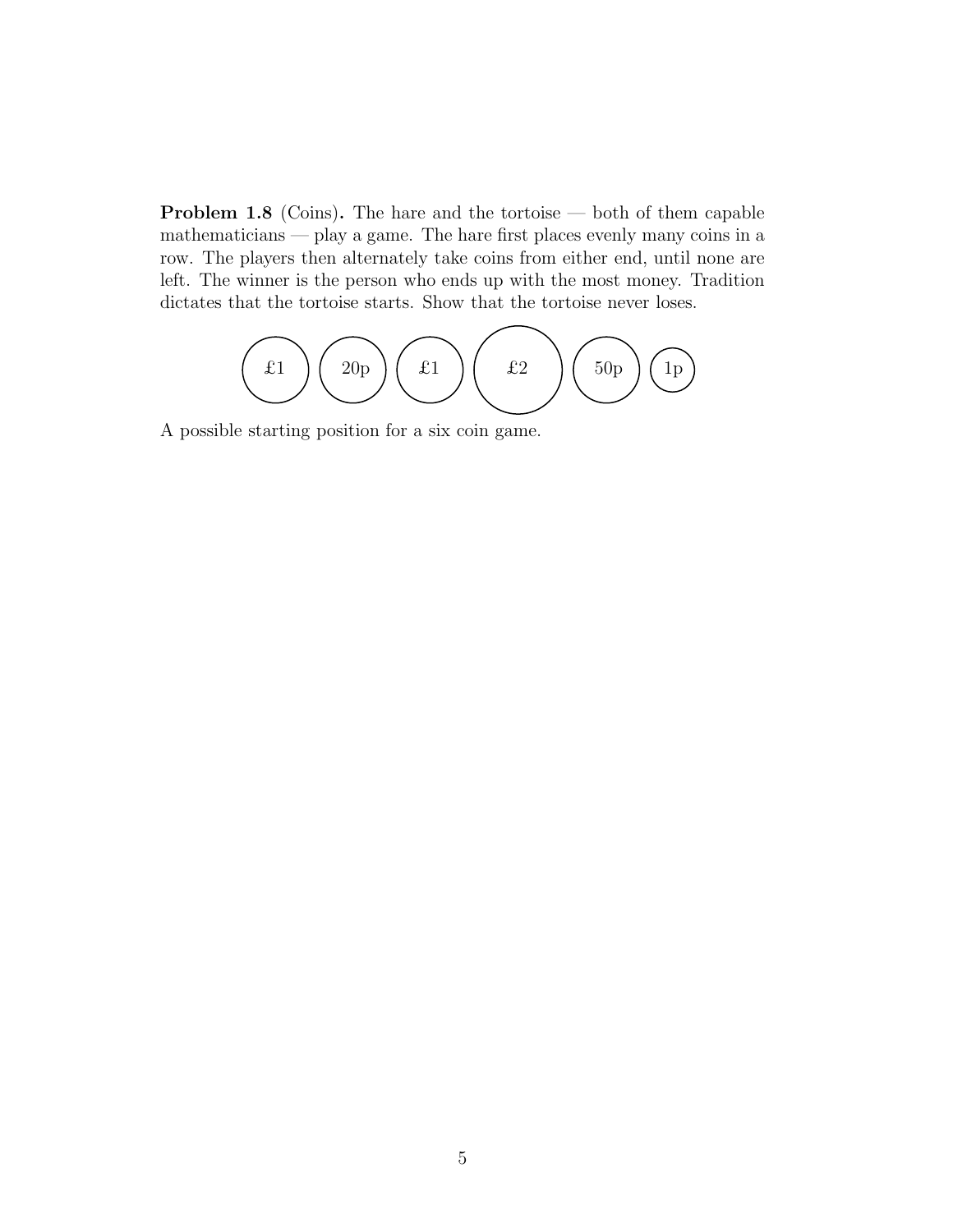## 2 GRAPHS: Basic definitions

Suppose we are interested in travelling around a number of towns; some pairs of towns are connected by a direct road, others are not. (Some may be directly connected by several roads.) We don't care about the exact geographical location of the towns or roads, only whether two towns are connected or not. We can describe this situation by a graph such as:



which we regard as the same graph as:



In either representation, this graph has 4 vertices (the towns) and 5 edges (the roads).

It is well worth giving a more formal definition of a graph.

**Definition 2.1.** A graph is a set V of vertices together with a list  $E$  of 2-subsets of V. If  $\{x, y\}$  appears r times in E then we say there are r edges between the vertices x and y. A graph is *simple* if there is at most one edge between any two vertices.

Example 2.2. Will give a formal definition of the graph above.

Sometimes one also allows a graph to have loops, that is, edges which connect a vertex directly to itself. This would complicate the formal definition, and isn't helpful for the applications in this course.



All our graphs will have finitely many vertices and edges unless it is specifically stated otherwise.

**Example 2.3.** (a) The *complete graph* on a set V has vertex set V and edge set all 2-subsets of V. For example, the complete graph on  $\{1, 2, 3, 4, 5\}$  is:

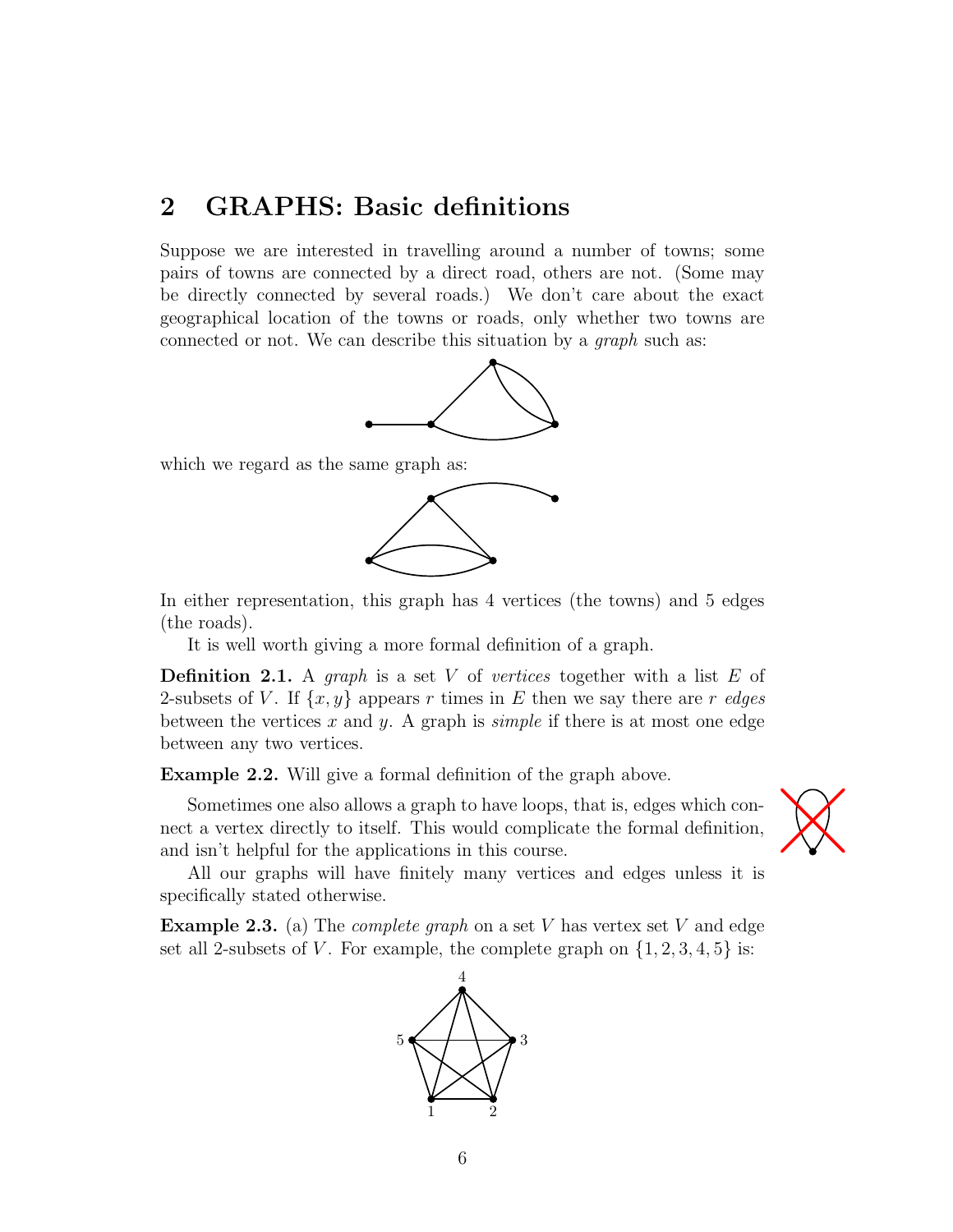- (b) The *null graph* on a set  $V$  has vertex set  $V$  and empty edge set.
- (c) The *chain of length*  $n$  is the graph:



where there are *n* vertices.

(d) A non-simple graph: graphs were discovered<sup>4</sup> by Euler in 1736 in his solution of the Königsberg bridge problem: is it possible to walk around Königsberg, crossing each of its seven bridges bridge exactly once? (It is not required that you finish the walk at your starting point.)



The corresponding graph has multiple edges between two pairs of its vertices, so is not simple.

(e) Chemical structures are naturally represented by graphs. For example, we might define an *alkane* to be a simple graph each of whose vertices has either 1 or 4 edges leading off it. For example, ethane:



**Notation 2.4.** If G is a graph, we shall write  $V(G)$  for the vertex set of G and  $E(G)$  for the list of edges of G.

We now define graph isomorphims.

**Definition 2.5.** Two graphs  $G$  and  $G'$  are *isomorphic* if there is a bijection  $f: V(G) \to V(G')$  such that for any two vertices  $x, y \in V(G)$  the number of edges between x and y is equal to the number of edges between  $f(x)$  and  $f(y)$ .

Graphs that look 'the same' are isomorphic. For example, it is easy to write down an isomorphism between the two graphs at the top of page 5. Sometimes though isomorphisms can be a little harder to spot.

<sup>4</sup>or possibly invented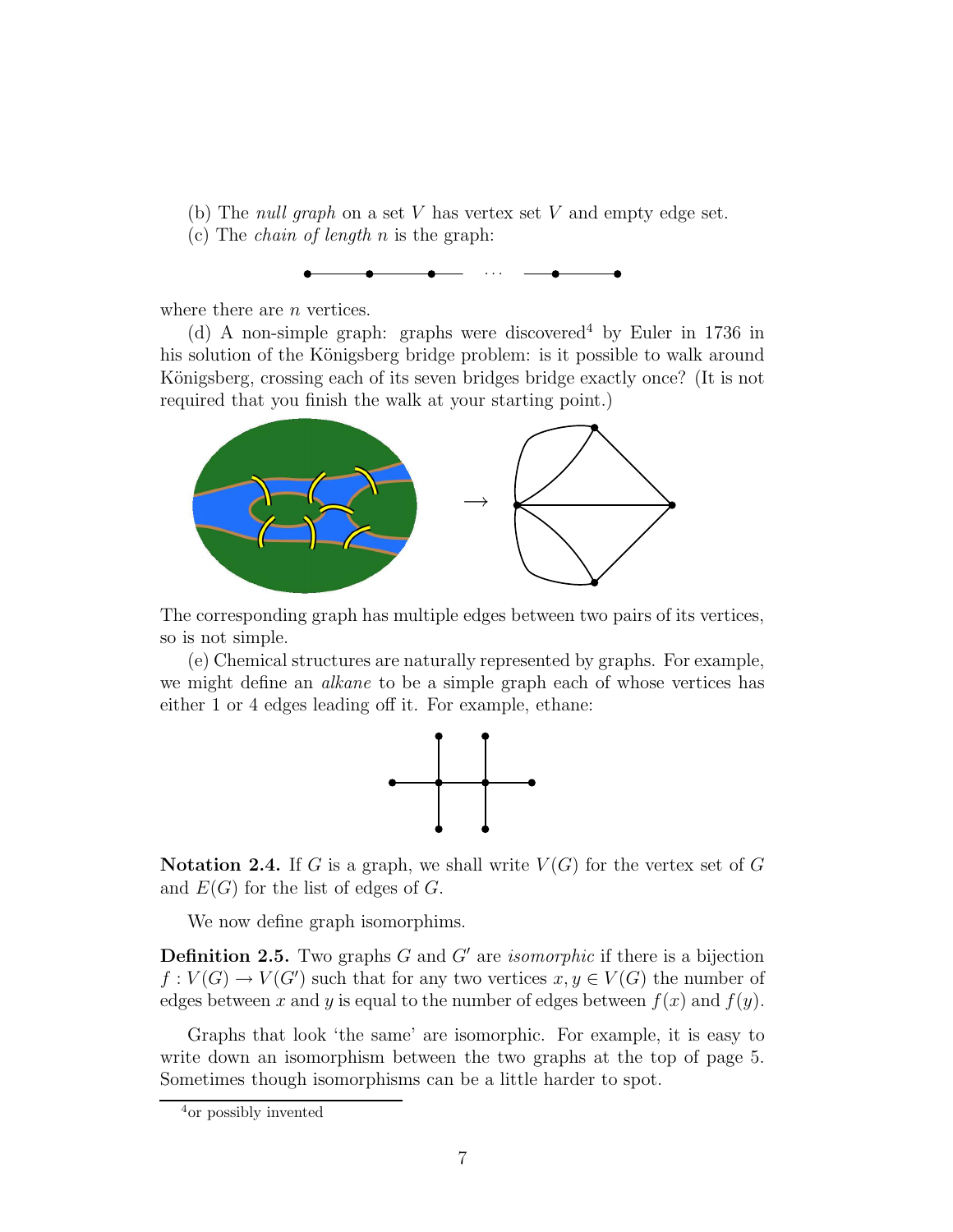Example 2.6. (a) The two graphs below are isomorphic.



(b) Will give an example of two non-isomorphic graphs.

**Definition 2.7.** Let G be a graph and let x be a vertex of G. We say that x is *adjacent* to (or is a *neighbour* of) a vertex  $y \in V(G)$  if  $\{x, y\}$  is an edge of G.

The *degree* of x, written  $\delta(x)$ , is the number of vertices to which it is adjacent. (Or equivalently, the number of edges containing  $x$ .)

If G has vertices of degrees  $d_1, d_2, \ldots, d_n$  where  $d_1 \geq d_2 \geq \ldots \geq d_n$  then we say that G has degree sequence  $(d_1, d_2, \ldots, d_n)$ .

**Example 2.8.** The graph below has degree sequence  $(4, 4, 3, 1, 0)$ .



Lemma 2.9. Isomorphic graphs have the same degree sequence.

This gives one easy way to show that two graphs are not isomorphic.  $\left\langle \right\rangle^5$ <br>RNING: it is possible for two graphs to have the same degree sequence WARNING: it is possible for two graphs to have the same degree sequence, yet not be isomorphic — see sheet 1, question 1.



**Theorem 2.10** (Handshaking Theorem). Let G be a graph with n vertices and e edges. Suppose that G has degree sequence  $(d_1, d_2, \ldots, d_n)$ . Then

$$
d_1+d_2+\ldots+d_n=2e.
$$

In particular, the sum of the degrees is even.

<sup>4</sup>Dangerous bend ahead.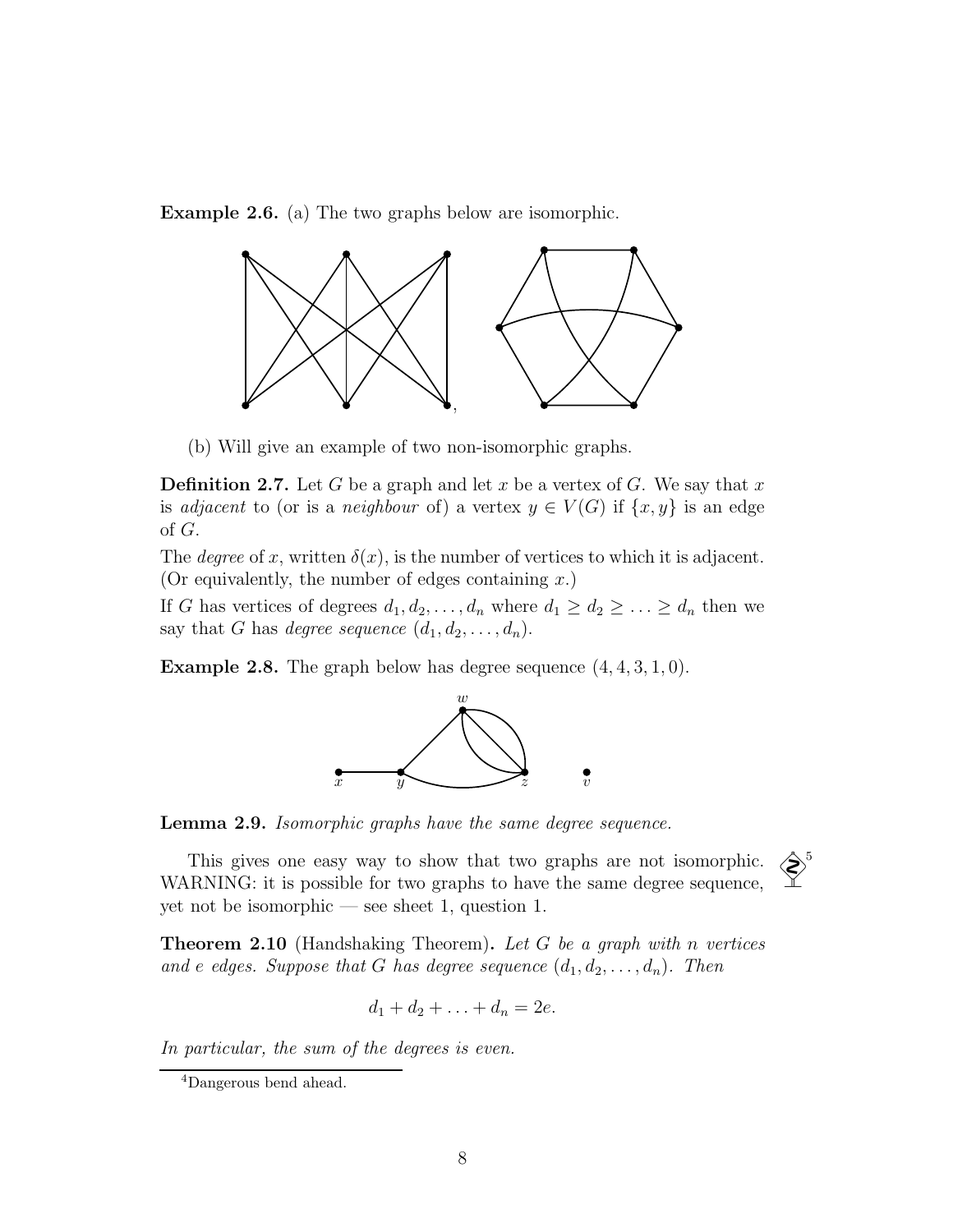Hence a necessary condition for  $(d_1, \ldots, d_n)$  to be the sequence of degrees of a graph is that  $d_1 + \ldots + d_n$  is even. However this condition is not sufficient: see sheet 1, question 2.

**Definition 2.11.** Let G be a graph. A walk in G is a sequence of vertices  $(x_0, x_1, \ldots, x_m)$  such that  $\{x_i, x_{i+1}\}\$ is an edge of G for  $0 \le i < m$ . We say  $x_0$ is the *initial vertex* and  $x_m$  is the *final vertex*. The number of edges, m, is the length of the walk.

A trail is a walk in which the edges may be chosen to be distinct. (Thus if there are r edges between vertices x and y, a trail may go directly between x and  $y$  at most  $r$  times.)

A path in G is a trail  $(x_0, x_1, \ldots, x_m)$  in which the vertices are all distinct, except we allow  $x_0 = x_m$ ; i.e. the initial vertex may equal the final vertex.

A walk / trail / path is closed if its initial vertex is equal to its final vertex.

One helpful mnemonic is that terms which occur earlier in the dictionary are more specialised. Thus a trail is a special kind of walk and a path is a special kind of trail.

Example 2.12. In the graph shown below



(a)  $(x, y, z, y, w)$  is a walk, but not a trail;

(b)  $(x, y, z, w, z)$  is a trail (since we can use different edges for the two trips between  $z$  and  $w$  and so avoid repeating an edge), but not a path;

- (c)  $(x, y, z, w)$  is a path;
- (d)  $(y, z, w, y)$  is a closed path, as is  $(w, z, w)$ .

**Theorem 2.13.** Let G be a graph and let  $x, y$  be vertices of G. There is a walk between x and y if and only if there is a path between x and y.

**Definition 2.14.** Let G be a graph. We say that G is *connected* if there is a walk between any two of its vertices. If  $G$  is a connected graph then we say that the *distance* between vertices x and y of G is m if the shortest walk between x and y has length  $m$ .

We end this section by giving a simple algorithm for finding distances in a connected graph.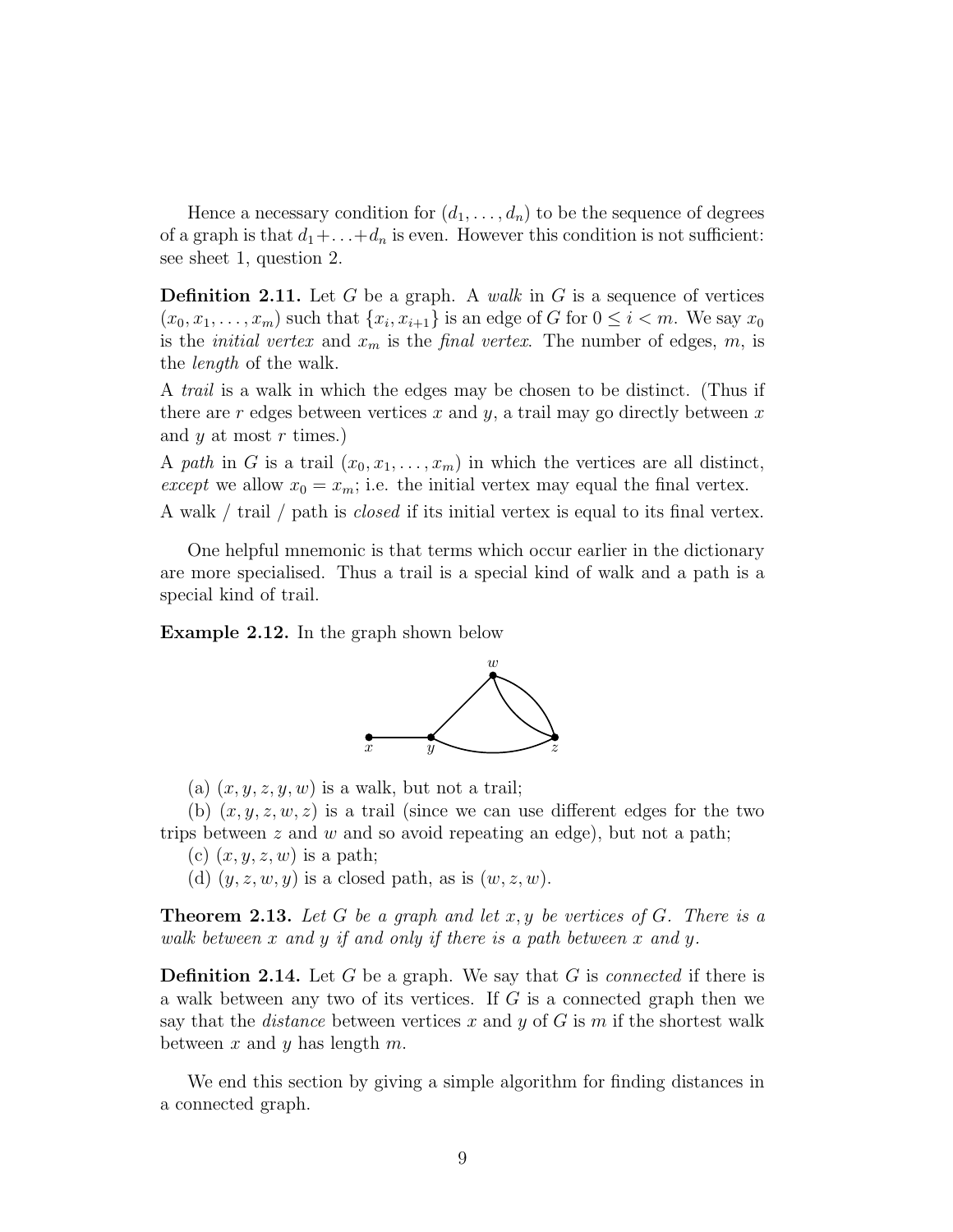Algorithm 2.15. Given a connected graph G one may determine the distance between two vertices  $x, y \in V(G)$  by proceeding as follows:

- 1. Mark x with the label 0. Set  $d = 0$ .
- 2. Look at all vertices labelled d; if any of their adjacent vertices are unlabelled, label them with  $d + 1$ .
- 3. If y is now labelled, its label is its distance from x. Otherwise increment d by 1 and return to step 2.

Example 2.16. Will determine all distances in the dodecahedral graph.

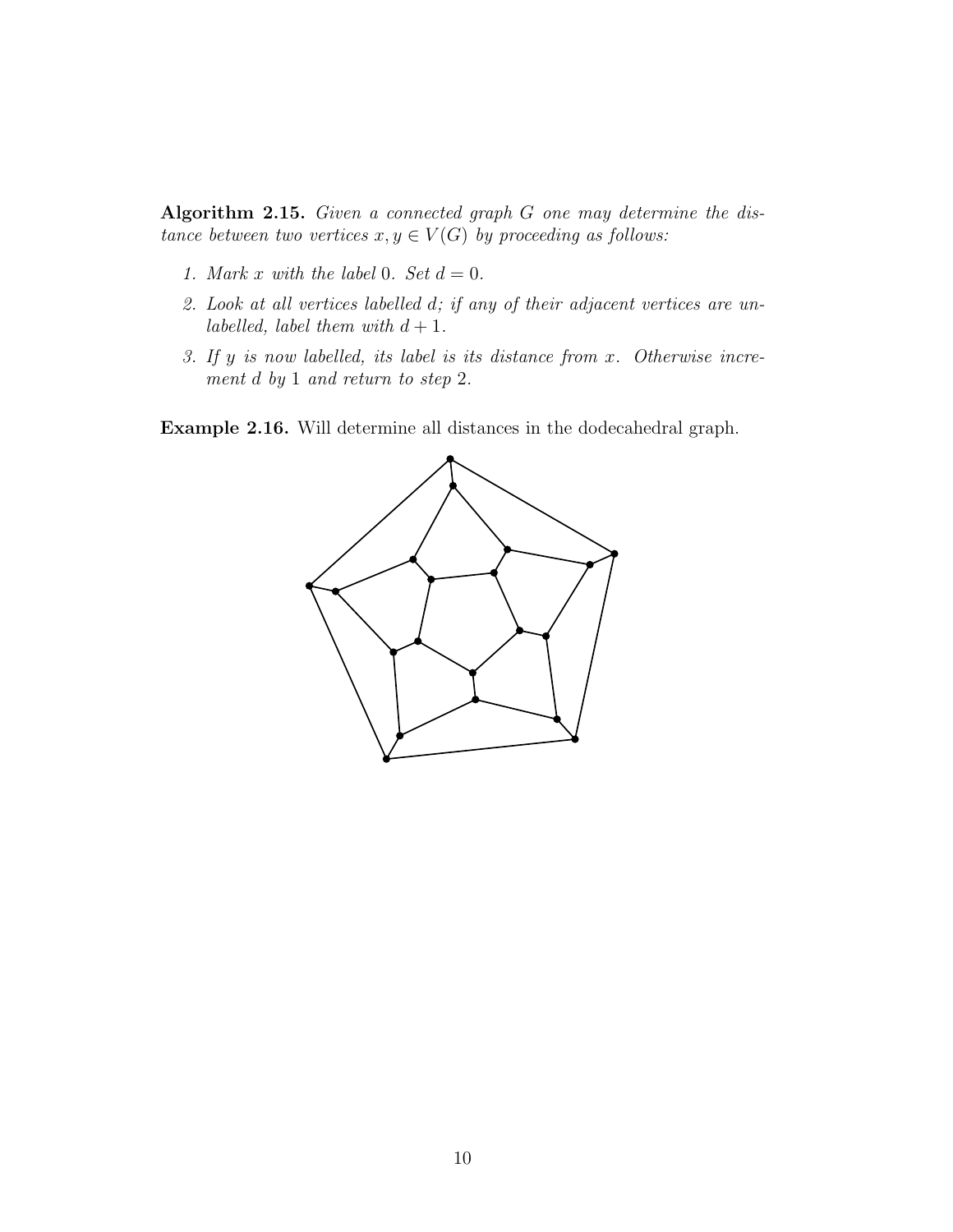### 3 Eulerian graphs, Planar graphs

We first solve the general version of the Königsberg bridges problem.

**Definition 3.1.** An *Eulerian trail* in a graph is a trail which uses every edge.

By definition, a trail uses each edge at most once, so an Eulerian trail in a graph uses every edge exactly once. Vertices may be visited multiple times (or not at all, if they are isolated).

Example 3.2. (a) Some experimentation will quickly convince you that the Königsberg bridges graph does not have an Eulerian trail.

(b) The graph below has an Eulerian trail.



(c) If we add another edge between vertices x and y then it has a closed Eulerian trail.



We first prove a necessary condition for a graph to have a closed Eulerian trail.

Lemma 3.3. Let G be a connected graph. If G has a closed Eulerian trail then every vertex of G has even degree.

Euler's main contribution was to show that the converse also holds.

**Theorem 3.4.** Let  $G$  be a connected graph. If every vertex of  $G$  has even degree then G has a closed Eulerian trail.

**Theorem 3.5.** A connected graph has a non-closed Eulerian trail if and only if it has exactly two vertices of odd degree.

The easier 'only if' part of this theorem tells us that the Königsberg bridges graph does not have an Eulerian trail.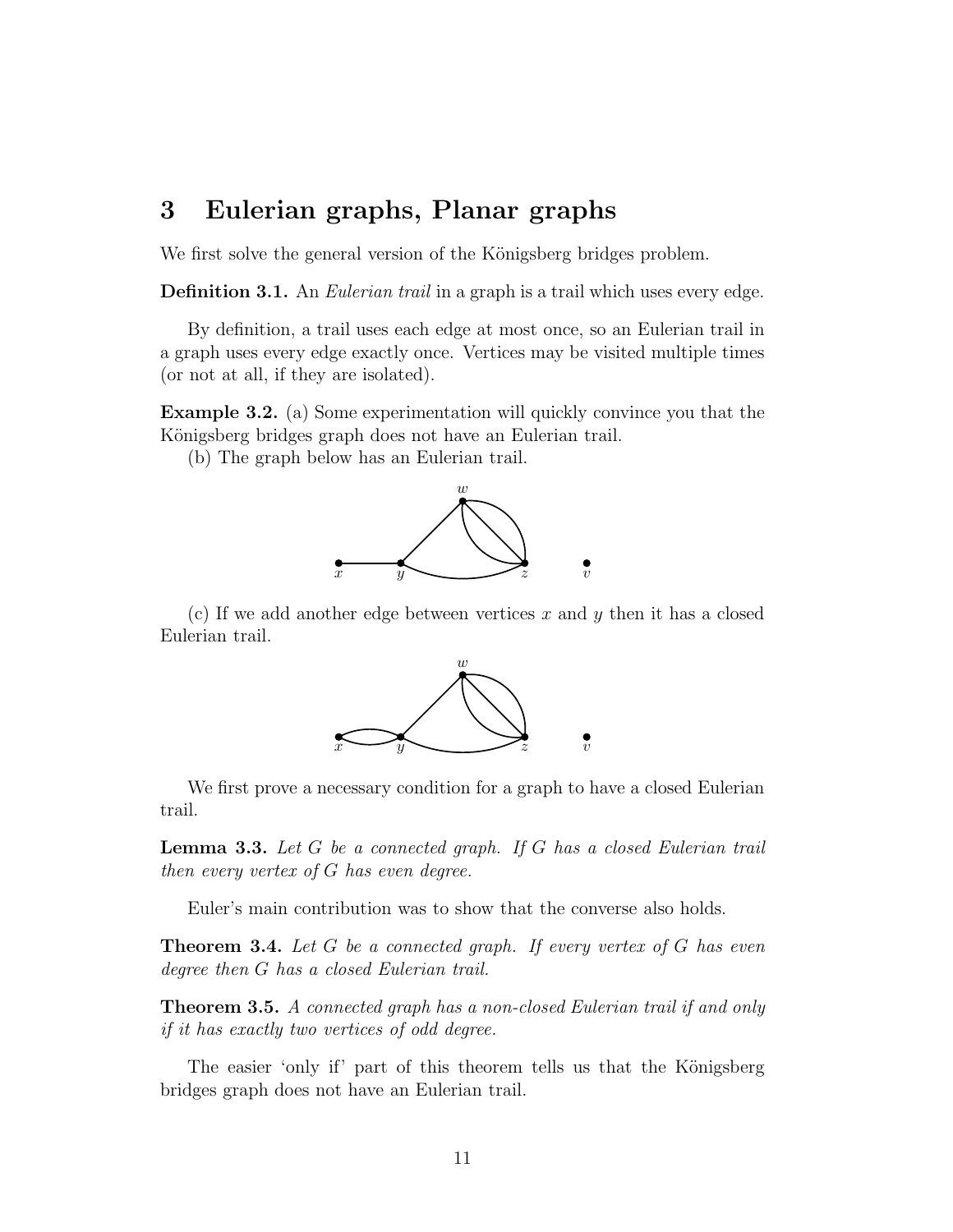Example 3.6. The proofs of the last two theorems are essentially constructive. To illustrate this will use them to find an Eulerian trail in the graph below.



#### Hamiltonian graphs

**Definition 3.7.** A *Hamiltonian path* in a graph is a path which visits every vertex.

Thus a non-closed Hamiltonian path in a graph G visits each vertex exactly once. A closed Hamiltonian path with initial vertex  $x \in V(G)$  visits all vertices other than  $x$  exactly once, and vertex  $x$  twice. Edges are used either once or not at all.

Example 3.8. (a) The graph of the cube has a closed Hamiltonian path



(b) Exercise: Find a closed Hamiltonian path in the graph of the dodec $ahedron<sup>6</sup>$ .

(c) The Petersen graph (shown below left) does not have a closed Hamiltonian path. If it did, it would be isomorphic to the graph obtained from a closed path of length 10 (shown below right), by drawing 5 chords connecting pairs of its vertices . . .



<sup>6</sup>Apparently, William Hamilton (more famous as the discoverer of quaternions) patented an 'icosian game' in which the aim was to find such paths, and in 1859 even managed to sell the idea to a London game dealer for £25.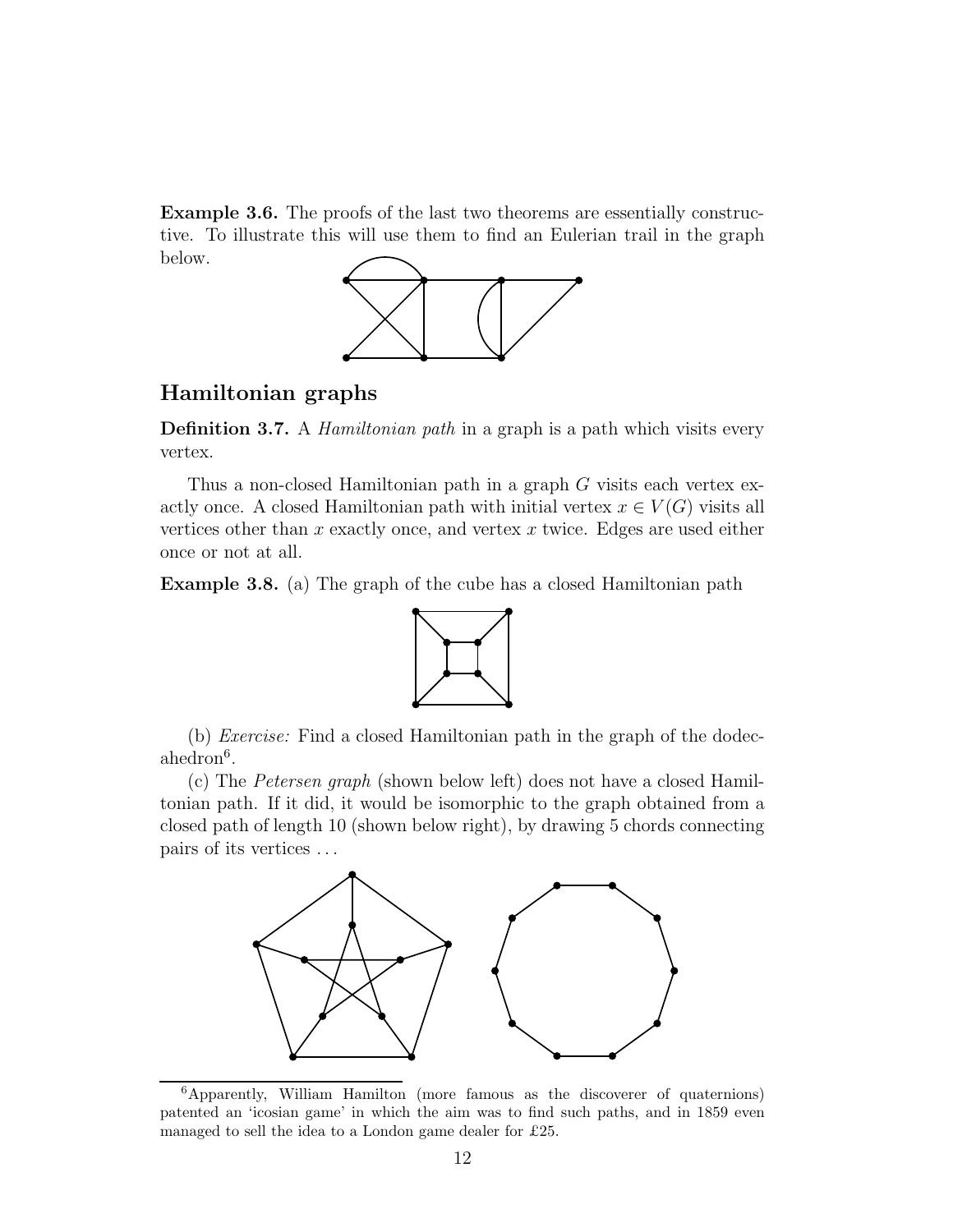A major unsolved problem in graph theory is to find a reasonable necessary and sufficient condition for a graph to have a closed Hamiltonian path. Almost the strongest known sufficient condition is due to O. Ore (1960).

**Theorem 3.9** (Ore). Let G be a simple graph on n vertices. If  $n \geq 3$ , and

$$
\delta(x) + \delta(y) \ge n
$$

for each pair of non-adjacent vertices  $x$  and  $y$ , then  $G$  has a closed Hamiltonian path.

(See the Appendix for a proof of Ore's Theorem.) We now define a family of graphs for which a fairly strong necessary condition is known.

**Definition 3.10.** A graph G is said to be *bipartite* if its vertex set  $V(G)$ can be partitioned into disjoint subsets  $A$  and  $B$  so that every edge of  $G$ joins a vertex of A to a vertex of B. We say  $\{A, B\}$  is a bipartition of G. A bipartite graph is *complete* if it is simple and every vertex in  $A$  is joined to every vertex in B.

**Example 3.11.** (a) Let  $K_{m,n}$  denote the complete bipartite graph on disjoint sets of sizes m and n. For example,  $K_{3,3}$ .



(b) The graph of the cube is bipartite.

*Exercise (to appear with hints on sheet 2)*: Show that a connected bipartite graph has a unique bipartition.

**Theorem 3.12.** If G is a bipartite graph with bipartition  $\{A, B\}$  then G has a Hamiltonian path only if  $|A| = |B|$ .

Example 3.13. The graph below does not have a Hamiltonian path.

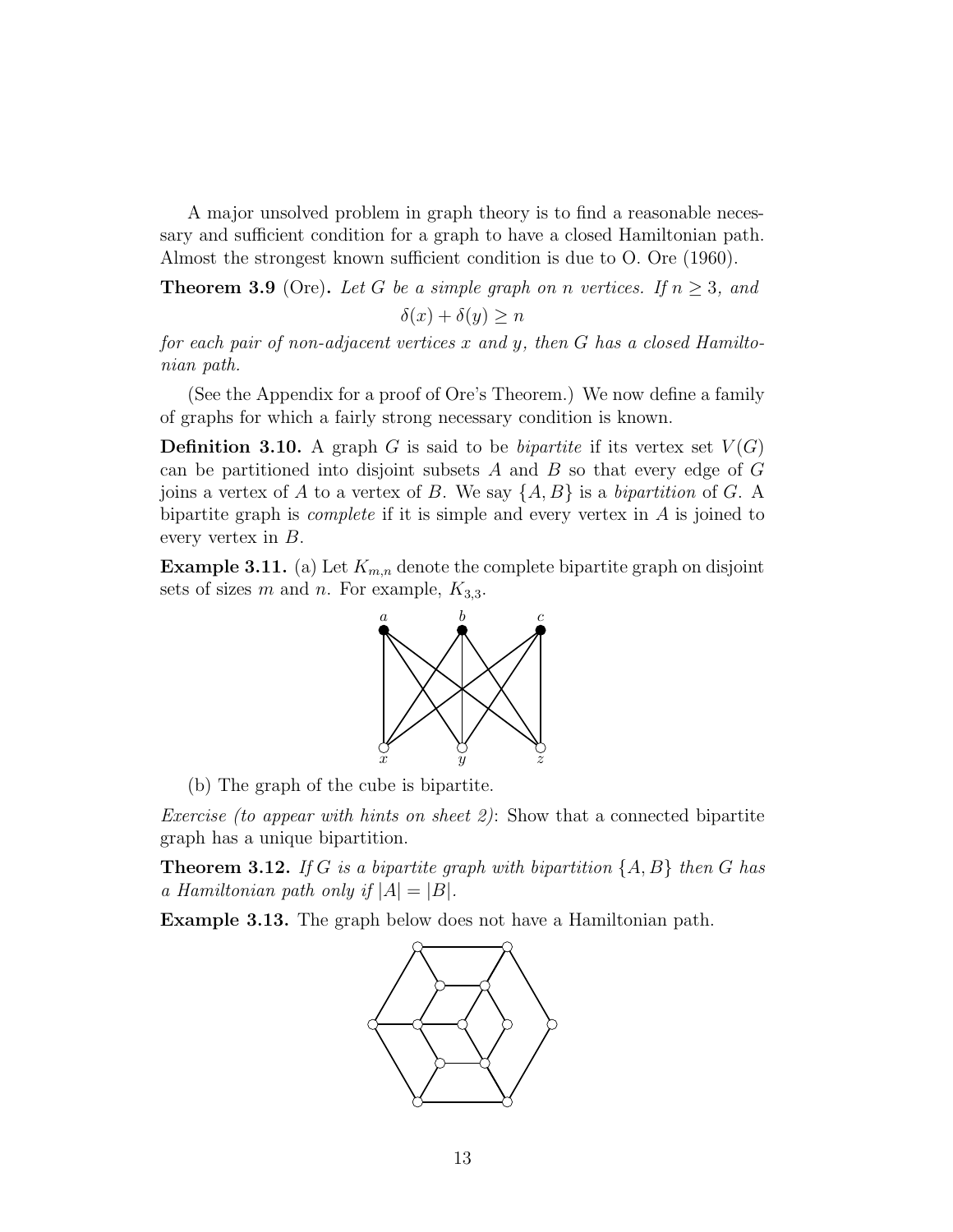#### Planar graphs

Definition 3.14. A graph is *planar* it can be drawn in the plane with no two edges crossing.

Planar graphs arise naturally in road networks, printed circuit boards, geographical maps etc. Projecting a convex polyhedron onto a plane gives a planar graph: for example, the graphs of the cube and dodecahedron.

A well-known problem asks whether it is possible to connect up three houses to three utilities (say gas, waterworks, electricity) by non-crossing pipes. If tunnelling is banned, the answer is given by the following theorem.

**Theorem 3.15.** The complete bipartite graph  $K_{3,3}$  is not planar.

This does almost all the work needed to prove:

**Theorem 3.16.** Let  $m, n \in \mathbb{N}$  with  $m \leq n$ . The complete bipartite graph  $K_{m,n}$  is planar if and only if  $m \leq 2$ .

The proof suggests we should make the following definition.

Definition 3.17. Let G be a graph (not necessarily planar). A subgraph of G is a graph all of whose vertices belong to  $V(G)$ , and all of whose edges appear in the list  $E(G)$ .

For example, a graph has the chain of length  $n$  as a subgraph if and only if has a non-closed path of length  $n$ .

Definition 3.18. Let G be a planar graph. The regions formed when we draw G in the plane without crossing edges are called *faces*.

As our graphs are finite, there is always one unbounded face.

Example 3.19. The graph below has 6 vertices, 9 edges and 5 faces.

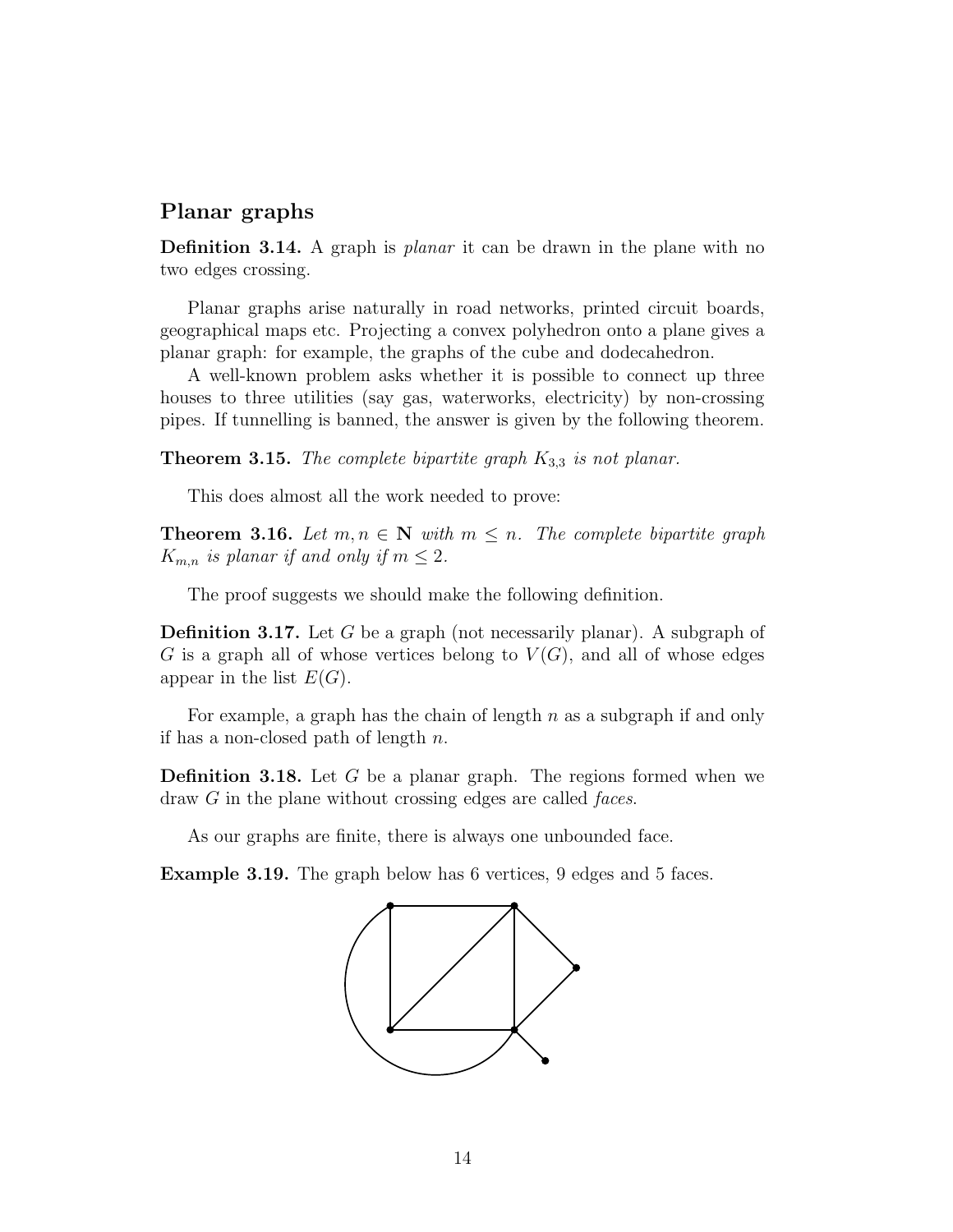**Theorem 3.20** (Euler). Let G be a connected planar graph with n vertices and e edges. Suppose  $G$  is drawn in the plane without crossing edges. If  $f$  is the number of faces in this drawing then

$$
n - e + f = 2.
$$

One can use Euler's Theorem to prove that some graphs are not planar.

**Theorem 3.21.** The complete graph on 5 vertices,  $K_5$ , is non-planar.

A nice application of this theorem occurs in graph colouring: see question 4 on problem sheet 2. We introduce the definition here.

**Definition 3.22.** A graph G is k-colourable if it possible to assign one of k colours to each vertex so that adjacent vertices have different colours.

Example 3.23. (a) The Petersen graph is 3-colourable.



(b) A graph is 2-colourable if and only if it is bipartite.

(c) The famous Four Colour Theorem states that any planar graph is 4-colourable.

Another interesting application occurs in elementary geometry. (This will be omitted if time is pressing.)

**Theorem 3.24.** Suppose that there is a convex polyhedron whose faces are congruent r-gons, and such that exactly s faces meet at every vertex. Then

$$
0 < (r-2)(s-2) < 4
$$

and the polyhedron appears in the table below.

- r s 3 3 tetrahedron
- 3 4 octahedron
- 3 5 icosahedron
- 4 3 cube
- 5 3 dodecahedron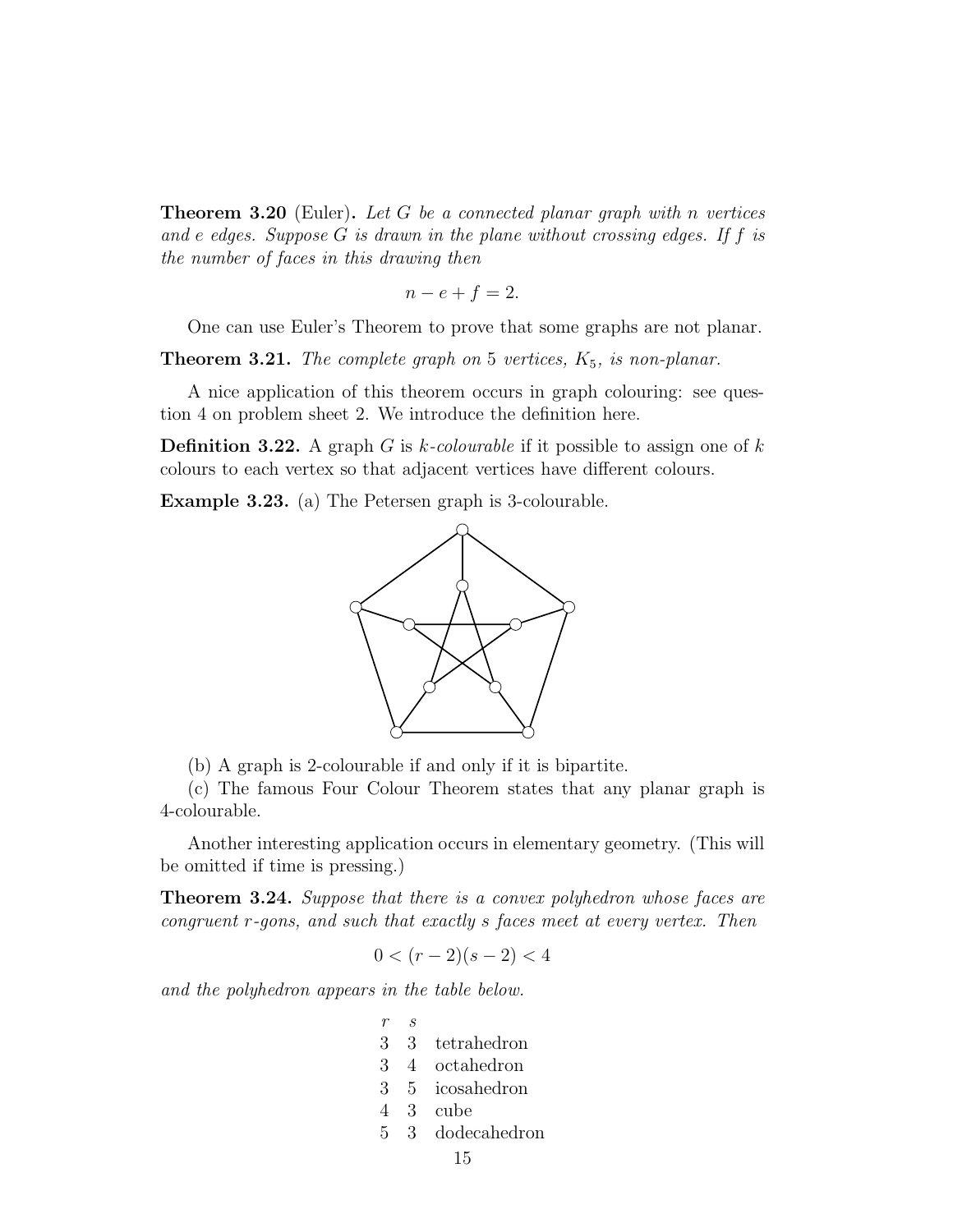### 4 Trees

**Definition 4.1.** A *forest* is a simple graph with no closed paths. A *tree* is a connected forest. A leaf is a vertex of a forest of degree 1.

For example, the graph below is a forest with 2 connected components (each a tree).



Practical applications of graph theory often involve trees. For example, the minimal connector problem: given  $n$  cities separated by various distances, what is the shortest road network that will connect them all? (See Cameron §11.3.)

**Theorem 4.2.** A tree on n vertices has exactly  $n-1$  edges.

This was used at the end of the proof of Theorem 3.20 (Euler's formula).

**Theorem 4.3.** Let T be a graph on  $n \geq 1$  vertices. The following are equivalent:

 $(i)$  T is a tree;

(ii) T is a forest and has  $n-1$  edges;

(iii) T is connected and has  $n-1$  edges;

 $(iv)$  T is connected, but becomes disconnected if we remove any single edge.

See problem sheet 3 for another characterisation of trees.

**Definition 4.4.** Let G be a connected graph. A *spanning tree* is a subgraph of G which is a tree, and which contains all of the vertices of G.

It should be fairly clear that any connected graph has a spanning tree: just remove edges involved in closed paths until no closed paths are left.

Example 4.5. Will give an example of this process.

We use this to prove the following theorem.

**Theorem 4.6.** If G is a graph with exactly k connected components then  $G$ has at least  $n - k$  edges. Equality holds if and only if G is a forest.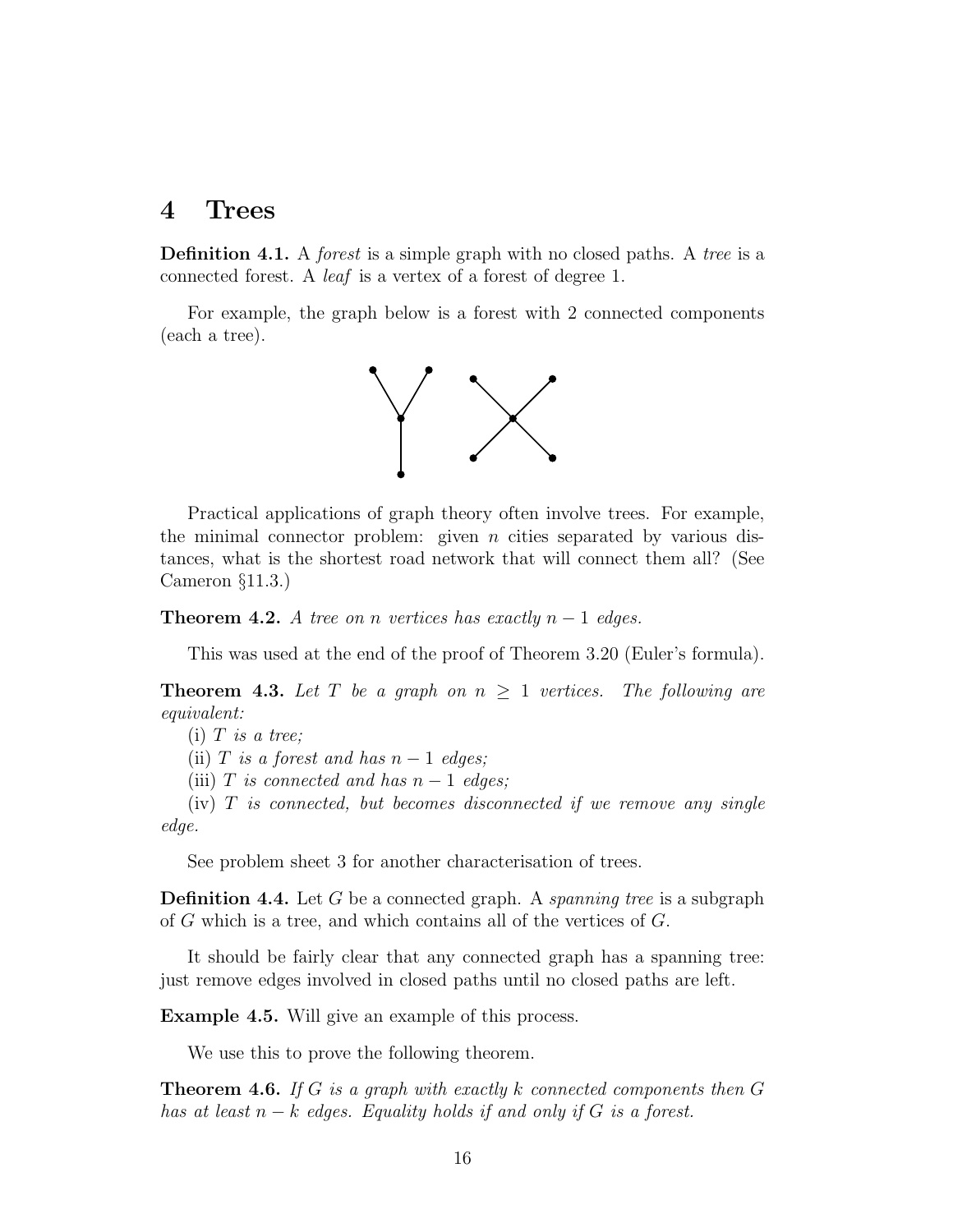We now consider an enumeration problem concerning trees: how many spanning trees are there in  $K_n$ , the complete graph on  $\{1, 2, \ldots, n\}$ ? We regard two spanning trees in  $K_n$  as different if they involve different edges of  $K_n$ . (As abstract graphs, they could still be isomorphic.)

**Example 4.7.** There is a unique spanning tree in  $K_2$ . There are 3 spanning trees in  $K_3$ . There are 16 spanning trees in  $K_4$ .

We solve this problem by using a clever way to encode spanning trees in  $K_n$  as sequences of length  $n-2$  in the numbers  $\{1, 2, \ldots, n\}.$ 

**Algorithm 4.8.** (Prüfer). Let  $n \geq 2$ . Let T be a spanning tree in  $K_n$ .

- 1. Set  $k = 1$ .
- 2. Find the leaf of T with the smallest label and delete it from T. Let  $s_k$ be the label of its parent vertex.
- 3. If  $k = n 2$  then the algorithm is finished, with resulting sequence  $(s_1, \ldots, s_{n-2})$ . Otherwise increment k by 1 and return to step 2.

**Example 4.9.** (a) Will apply the algorithm to the spanning tree in  $K_6$  shown below.



(b) Will show how to construct the unique spanning tree in  $K_6$  associated to the sequence  $(2, 2, 1, 5)$ .

**Theorem 4.10.** For all  $n \geq 2$ , Prüfer's algorithm gives a bijection between spanning trees in  $K_n$  and sequences of length  $n-2$  in the numbers  $\{1, 2, \ldots, n\}$ . In particular, the number of spanning trees in  $K_n$  is  $n^{n-2}$ .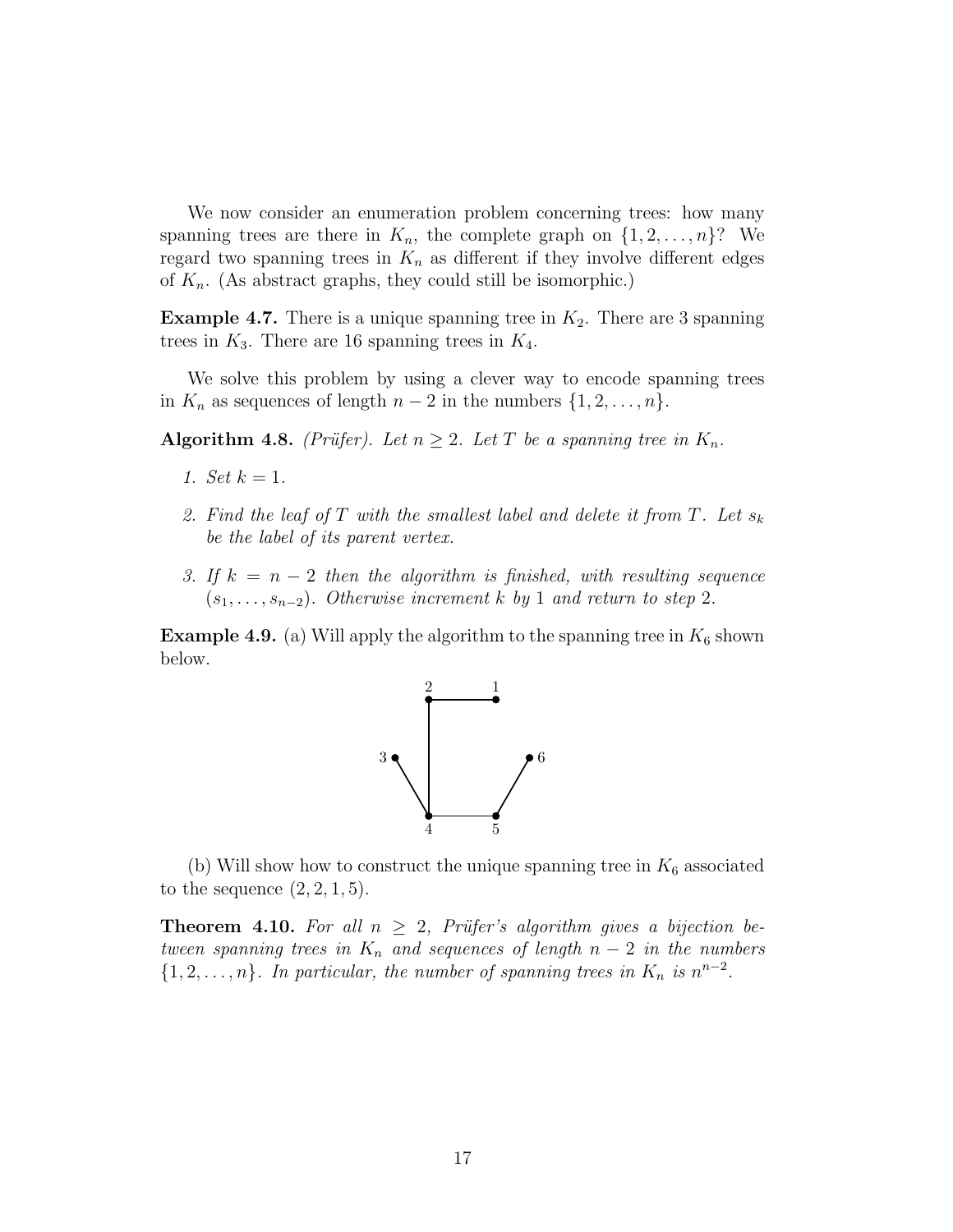### 5 Ford–Fulkerson Algorithm

**Definition 5.1.** A *digraph*, or *directed graph*, is a set V of vertices together with a list  $E$  of ordered pairs of elements of  $V$ , not containing any pair of the form  $(x, x)$ . If  $(x, y) \in E$  then we say that  $(x, y)$  is an edge with *initial* vertex x and terminal vertex y.

The only digraphs we will consider in this course have some further structure.

Definition 5.2. A *network* is a digraph with no repeated edges and with two distinguished vertices, a source, which is never a terminal vertex of an edge, and a target, which is never an initial vertex of an edge. Each edge  $(x, y)$  has an assigned *capacity*  $c(x, y) \in \mathbb{N}$ .

Note that we allow both  $(x, y)$  and  $(y, x)$  to appear as edges of a network.

**Example 5.3.** The diagram below shows a network with source s and target t. The capacities are indicated by numbers attached to the edges.



The underlying digraph has vertex set  $\{s, t, a, b, c\}$  and edge list  $(s, a), (s, b)$ ,  $(s, c), (b, a), (b, c), (a, c), (c, a), (a, t), (c, t).$  Note that no edge goes into s or comes out of t.

One useful model to bear in mind is a network of water pipes and tanks. Water enters at the source, and out at target. An edge  $(x, y)$  corresponds to a pipe from tank x to tank y: without pumping water flows downhill, so it is natural to deal with directed edges. The capacity of an edge gives the maximum amount of water that can flow through the pipe in an hour.

We aim to maximise the amount of water that can flow from the source to the target in one hour.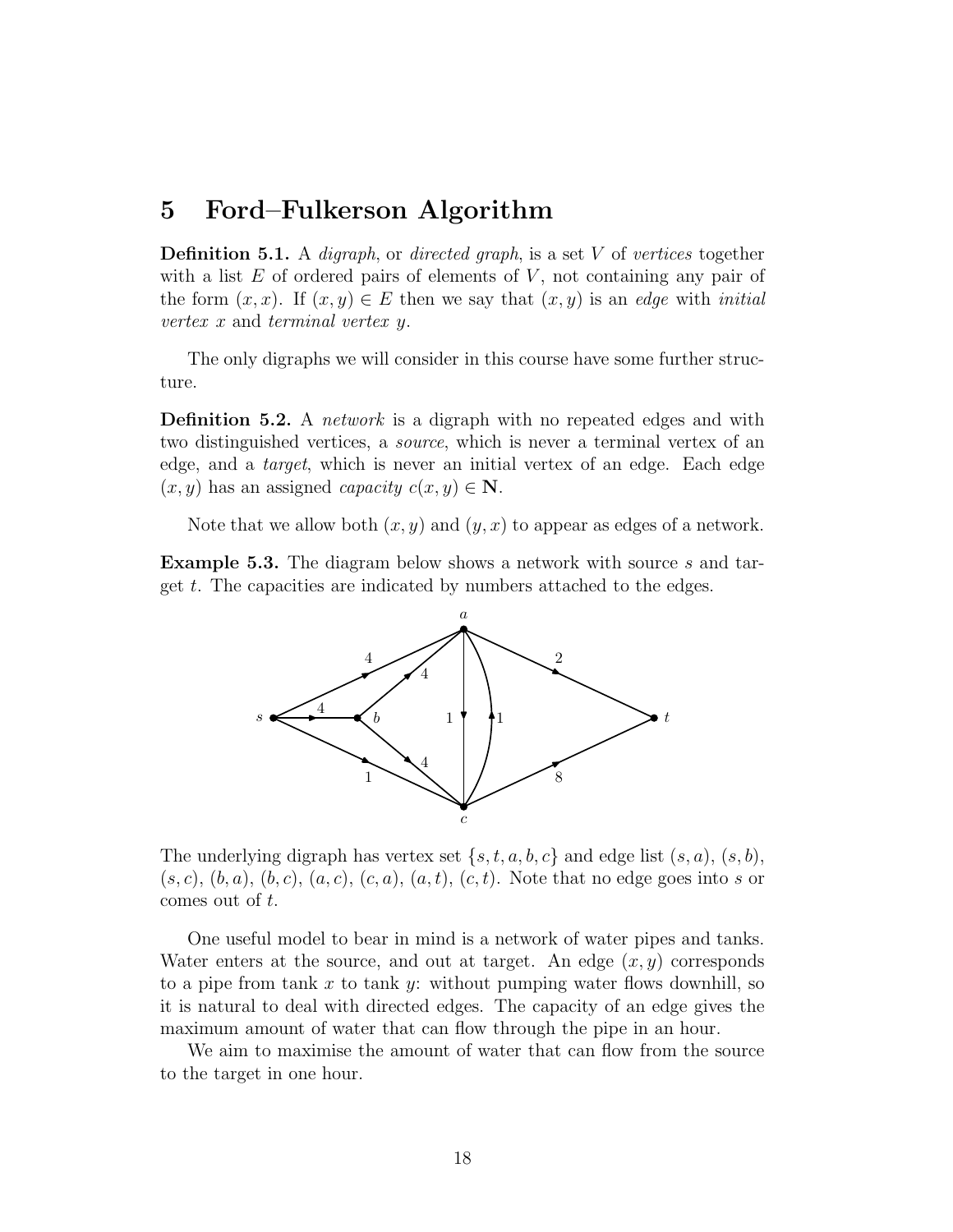**Definition 5.4.** Let  $N$  be a network with source  $s$  and target  $t$  and edge list E. A flow in N is assignment of a non-negative real number  $f(x, y)$  to each edge  $(x, y)$  of N such that

(i)  $f(x, y) \le c(x, y)$  for all edges  $(x, y)$  of N.

(ii) if x is a vertex of N other than s and t then

$$
\sum_{y:(x,y)\in E} f(x,y) = \sum_{z:(z,x)\in E} f(z,x).
$$

Condition (ii) says that flow is conserved at vertices other than the source and target: the first sum is the flow leaving  $x$ , the second the flow coming into x.

Example 5.5. Will give an example of a flow in the network above.

**Definition 5.6.** Let f be a flow in a network with source s and edge list  $E$ . The *value* of  $f$  is the total flow leaving  $s$ ,

$$
\operatorname{val} f = \sum_{y:(s,y)\in E} f(s,y).
$$

A flow is said to be maximal if its value is as large as possible.

As one might hope, this definition is not as asymmetric as it appears: see Sheet 3, Question 7.

**Definition 5.7.** Let N be a network. A *cut*  $(S,T)$  of N is a partition of its vertices into subsets S, T such that  $s \in S$  and  $t \in T$ .

The *capacity* of the cut  $(S, T)$  is

$$
\operatorname{cap}(S,T) = \sum c(x,y)
$$

where the sum is over all edges  $(x, y)$  of N such that  $x \in S$  and  $y \in T$ .

**Example 5.8.** Let N be the network shown in Example 5.3. Let  $S = \{s, a, b\}$ and let  $T = \{c, d\}$ . The capacity of the cut  $(S, T)$  is 8.

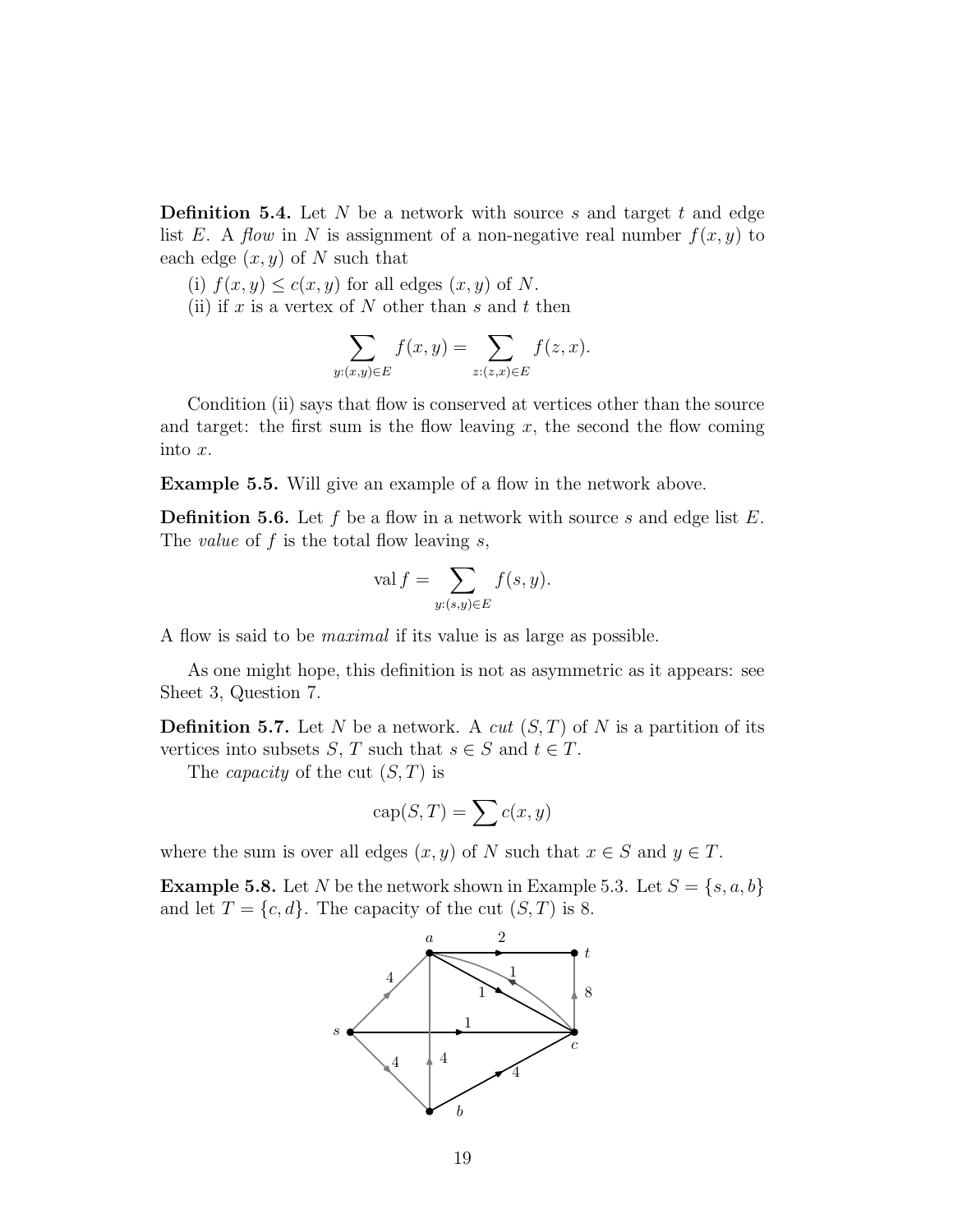**Theorem 5.9.** Let N be a network. If f is a flow in N and  $(S,T)$  is a cut of N then val  $f \leq cap(S,T)$ . In particular, if equality holds then f is a maximal flow.

See Appendix A for two different proofs of this theorem.

Theorem 5.9 gives a practical way to prove a flow is maximal: it is enough to exhibit a cut whose capacity is equal to the given flow.

Example 5.10. Take the network from Example 5.3. In Example 5.5 we saw that it had a flow with value 8, and in Example 5.8 we found a cut with capacity 8. This shows that the maximum value of any flow is 8, so the flow we found is maximal.

In fact this approach always works: in any network there is always a cut with capacity equal to the maximum flow value. We give a constructive proof of this by using the following algorithm.

**Algorithm 5.11** (Ford–Fulkerson algorithm). Let N be a network with source s and target t and vertex set  $V$  and let  $f$  be an flow in  $N$  taking integral values.

- 1. Set  $S = \{s\}.$
- 2. If  $x \in S$  and there is an edge  $(x, y)$  of N with  $f(x, y) < c(x, y)$  then add y to S.

If  $y \in S$  and there is an edge  $(x, y)$  of N with  $f(x, y) > 0$  then add x to S.

- 3. Repeat step 2 until no new vertices are added to S. There are now two possibilities.
	- (A) If  $t \in S$  then, by construction of S, there is a path  $(x_0, x_1, \ldots, x_m)$ in the underlying graph of N such that  $x_0 = s$ ,  $x_m = t$  and for each i, either

 $(x_i, x_{i+1})$  is an edge of N and  $f(x_i, x_{i+1}) < c(x_i, x_{i+1})$  or  $(x_{i+1}, x_i)$  is an edge of N and  $f(x_{i+1}, x_i) > 0$ .

Increase the flow in edges of the first type by 1 and decrease the flow in edges of the second type by 1. This gives a new flow  $f^+$ with val  $f^+$  = val  $f + 1$ .

(B) If  $t \notin S$  then  $(S, V \backslash S)$  is a cut of N with capacity equal to val f.

So, assuming we believe the assertions made in  $3(A)$  and  $3(B)$ , either we manage to increase the flow, or we find a cut with capacity equal to the value of the existing flow. The Appendix contains a proof that the Ford–Fulkerson algorithm works as claimed.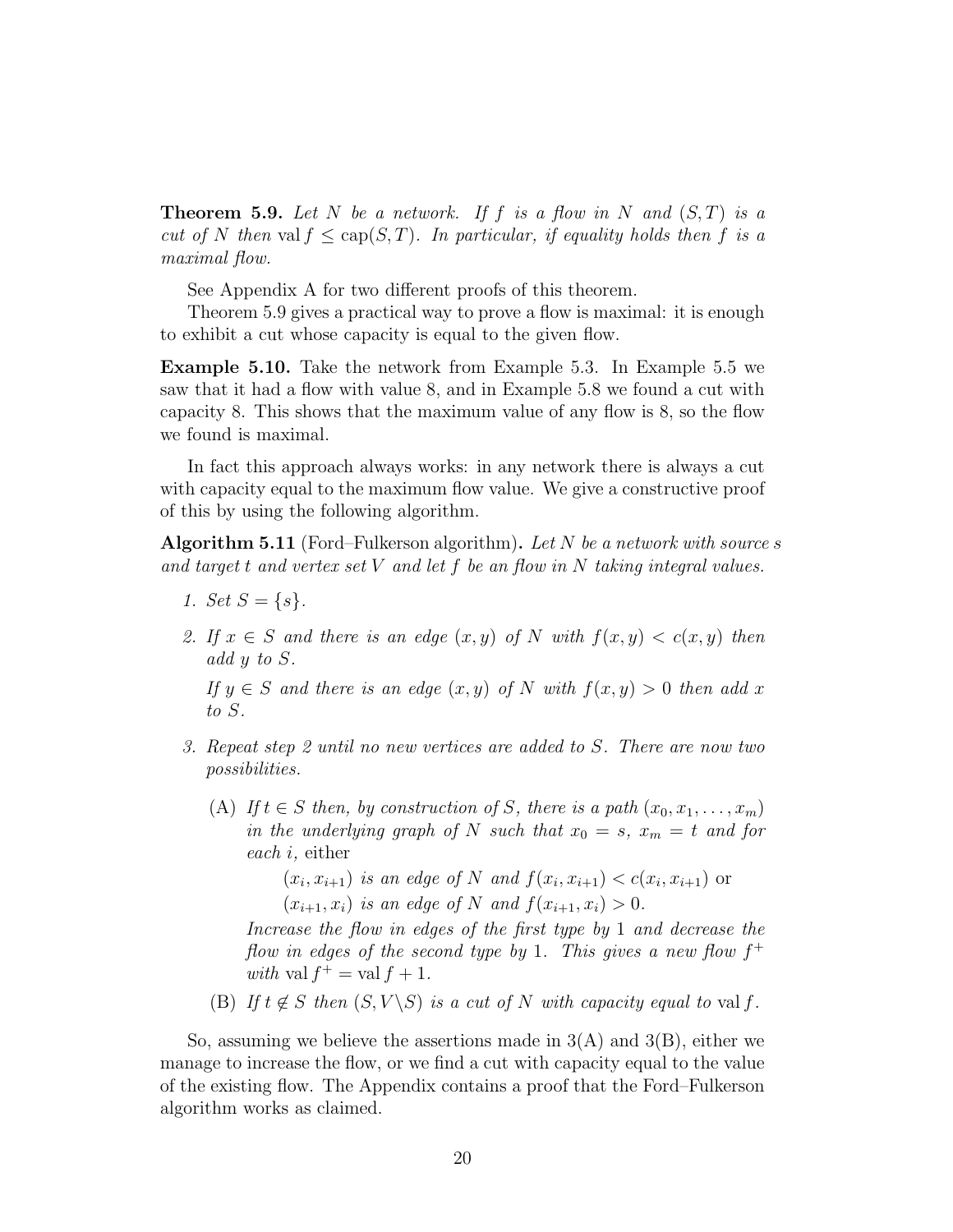Example 5.12. Will apply the Ford–Fulkerson algorithm to find a maximal flow in the network of Examples 5.3, 5.5, 5.8. We start with the flow with value 6 shown in bold on the diagram below.



Theorem 5.13 (Max-flow-min-cut Theorem). Let N be a network. There is an integer-valued flow f in N and a cut  $(S,T)$  of N such that val  $f =$  $cap(S, T)$ .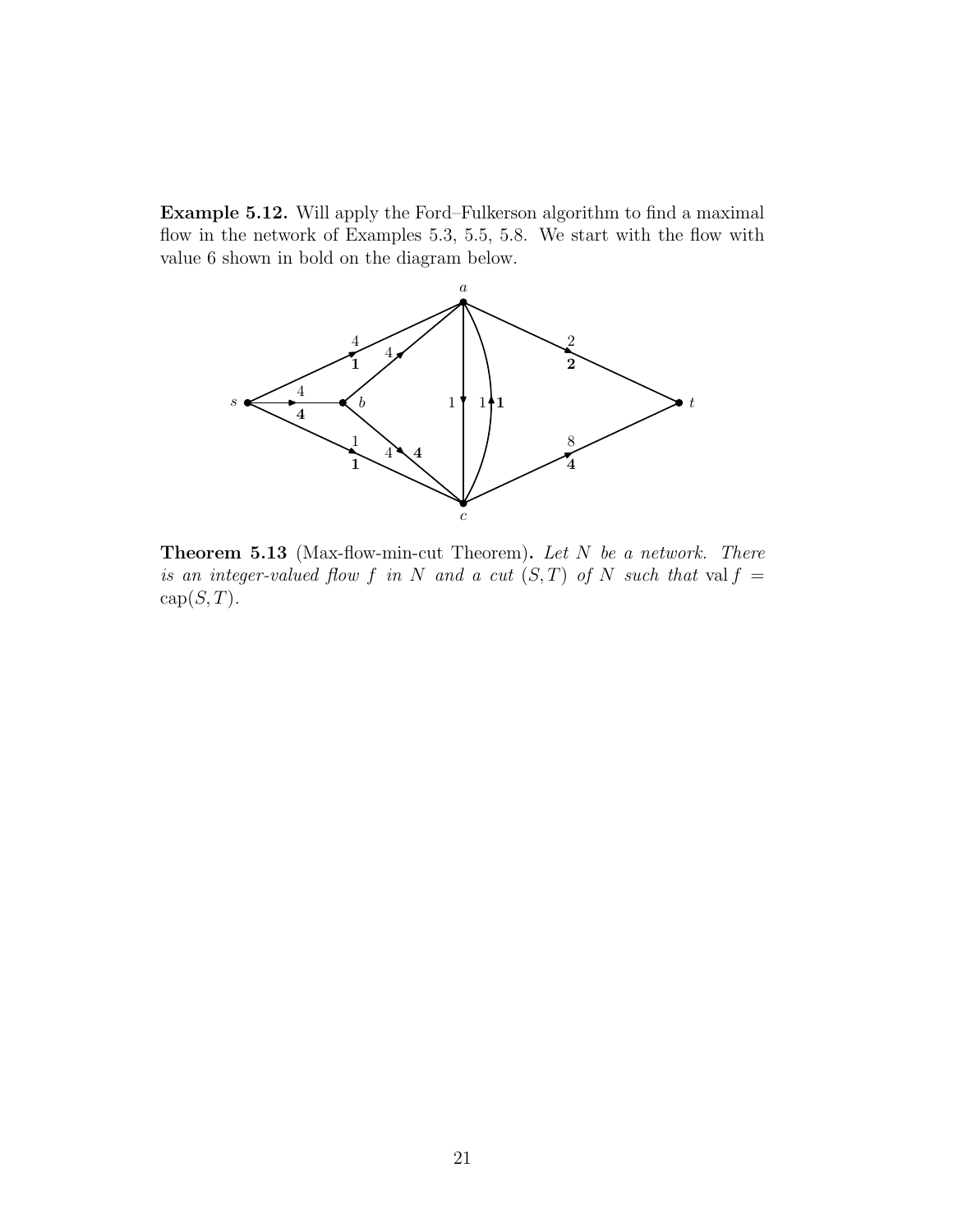## 6 GROUPS: Permutation groups

Recall that if  $X$  is a set then the *symmetric group* on  $X$  is the set of all bijective functions from  $X$  to itself, with the group operation being composition of functions. We denote this group by  $Sym(X)$  and call its elements permutations.

If h, k are permutations then we shall write hk rather than  $h \circ k$  for their composition. Similarly  $h^2$  means  $h \circ h$ ,  $h^{-2} = h^{-1} \circ h^{-1}$ , and so on. We write e for the permutation sending each  $x \in X$  to itself. (*Exercise:* check that  $Sym(X)$  reallly is a group and that e is its identity element.)

There are various notations for permutations. For example, if  $X =$  $\{1, 2, 3, 4, 5, 6\}$  and  $h \in Sym(X)$  is the permutation defined by

$$
h(1) = 2, h(2) = 4, h(3) = 6, h(4) = 1, h(3) = 6, h(5) = 5, h(6) = 3
$$

and represented by the diagram below



then in cycle-notation,  $h = (124)(36)$  and in one-line notation,  $h = 246153$ . See page 3 for another example.

It is fairly easy to multiply permutations written in cycle form. For example, if  $k = (135) \in \text{Sym}(X)$  then we find that

$$
hk(1) = h(3) = 6, hk(6) = h(6) = 3, hk(3) = h(5) = 5, etc
$$

hence  $hk = (163524)$ .

Revision exercise:

(1) With h, k as defined above, check that  $h^2 = (142)$  and  $h^{-1} = (142)(36)$ and that h has order 6. Show that  $kh \neq hk$ .

(2) Show that if  $g \in \text{Sym}(X)$  is a permutation of a set X and  $x_1, \ldots, x_r$ are any elements of X then

$$
g(x_1 x_2 \ldots x_r)g^{-1} = (g(x_1) g(x_2) \ldots g(x_r)).
$$

This is often useful when calculating with permutations.

**Definition 6.1.** Let X be a set. A *permutation group* on X is a subgroup of the symmetric group on X.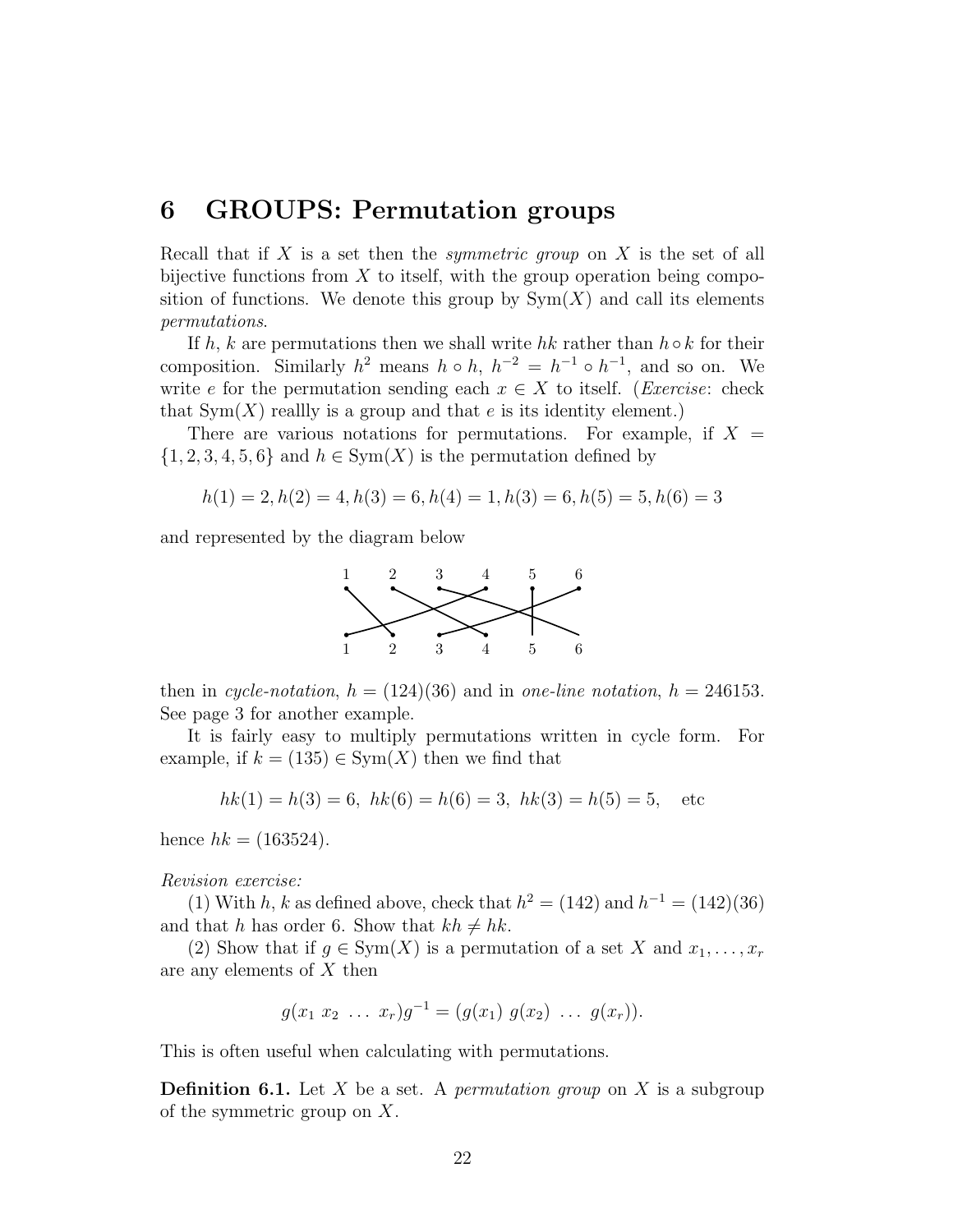Recall that that a subset  $H \subseteq Sym(X)$  is a subgroup of  $Sym(X)$  if and only if

> (1)  $e \in H$ ; (2) if  $h \in H$  then  $h^{-1} \in H$ ; (3) if  $h, k \in H$  then  $hk \in H$ .

Subgroups are groups in their own right. Often the most efficient way to show that a given object is a group is to show that it is a subgroup of some known group, for example, a symmetric group.

**Example 6.2.** (1) Let  $X = \{1, 2, 3, 4, 5, 6\}$  and let H be the subgroup of  $Sym(X)$  generated by the permutations  $(123)(56)$  and  $(14)$ :

 $H = \langle (123)(56), (14) \rangle.$ 

By taking suitable products of the generators one can show that  $(12), (23), (34) \in$ H and that H is the set of all permutations of X which permute within themselves elements of the sets  $\{1, 2, 3, 4\}$  and  $\{5, 6\}$ . That is, H is the direct product

$$
H = Sym({1, 2, 3, 4}) \times Sym({5, 6}).
$$

For example,  $(234)(56) \in H$  but  $(45) \notin H$ .

(2) The *simplified Rubik's cube* is a  $2 \times 2 \times 2$  cube with faces coloured with 6 different colours. We label the 8 positions as shown below.



In this diagram the shaded cube occupies position 2. Position 7 is the farleft-bottom of the cube.

Any face may be rotated 90◦ anticlockwise, giving 6 permutations:

$$
f = (1342), p = (5786), r = (2486), l = (1375), t = (1562), b = (3784).
$$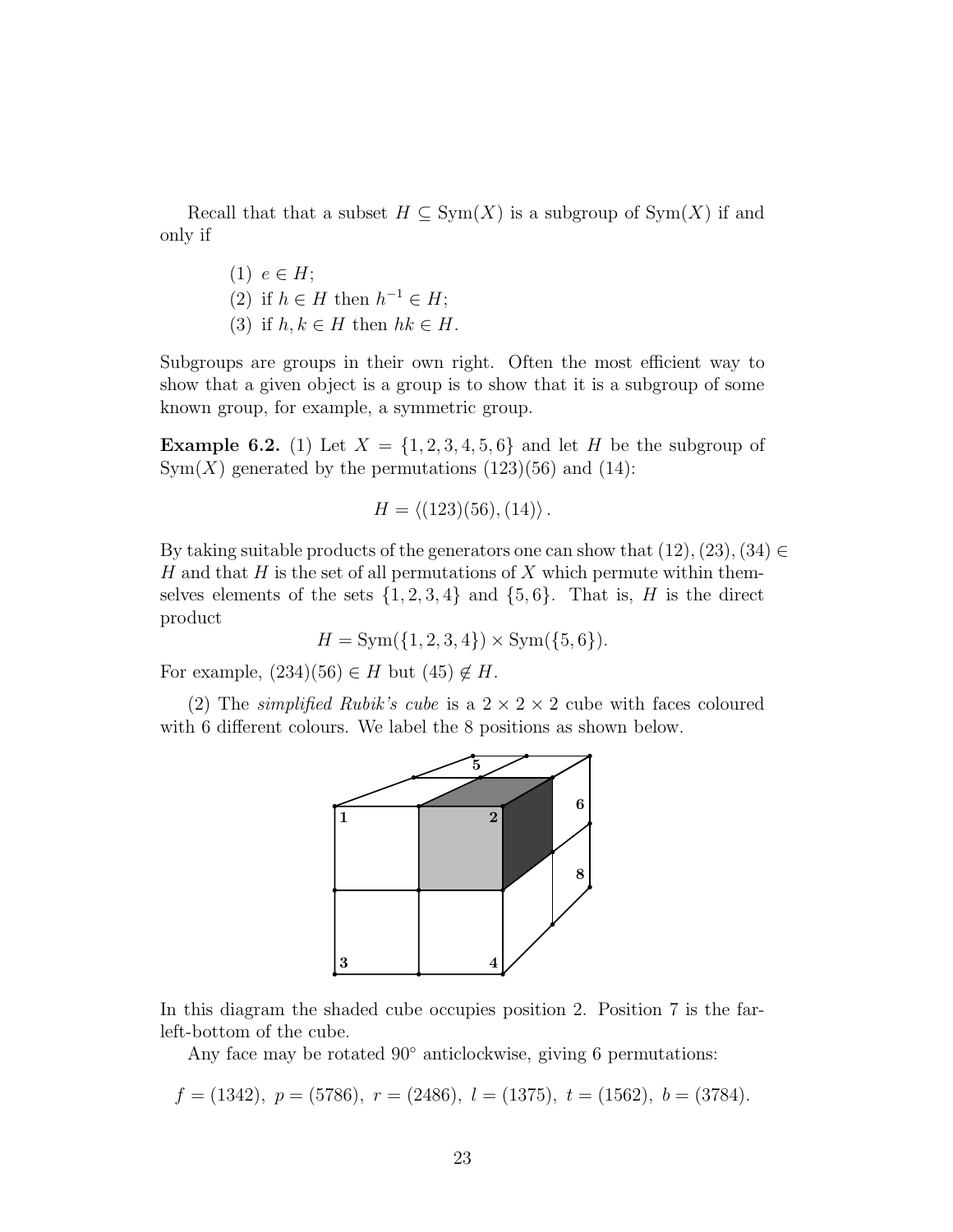The (position) group of the cube is the subgroup of  $Sym({1, 2, \ldots, 8})$  generated by these permutations. For example, first rotating the front face, then the right face, gives the permutation

$$
rf = (2486)(1342) = (13862).
$$

This permutation sends the cube in position 1 to position 3, the cube in position 3 to position 8, and so on.

*Exercise:* show that  $r^{-1}f^{-1}rf = (12)(48)$ . (With this and similar sequences you can now swap any two adjacent cubes, at the cost of disturbing just two others. Of course further work may be required to put these cubes in the right orientation.)

(3) Let G be the graph shown below.



Let  $X = \{a, b, c, d, x, y\}$  be the set of vertices. Let H be the subgroup of  $Sym(X)$  consisting of the permutations which preserve edges of G. That is,

 $H = \{h \in \text{Sym}(X) : \{u, v\} \text{ is an edge of } G \iff \{h(u), h(v)\} \text{ is an edge of } G\}.$ 

For example,  $(ac) \in H$ . But  $(ab) \notin H$  as  $\{b, y\}$  is an edge, but  $\{a, y\}$  is not. (In lectures I gave this definition with  $\implies$  in place of  $\iff$ . This defines the same group, as if  $\{h(u), h(v)\}\$ is an edge then, applying the definition from lectures with  $h^{-1}$ , we find that  $\{u, v\}$  is an edge. The more symmetric definition is probably preferable.)

(4) Let G be the closed path of length 4 shown below



and let

 $H = \{h \in \text{Sym}(X) : \{u, v\} \text{ is an edge of } G \iff \{h(u), h(v)\} \text{ is an edge of } G\}.$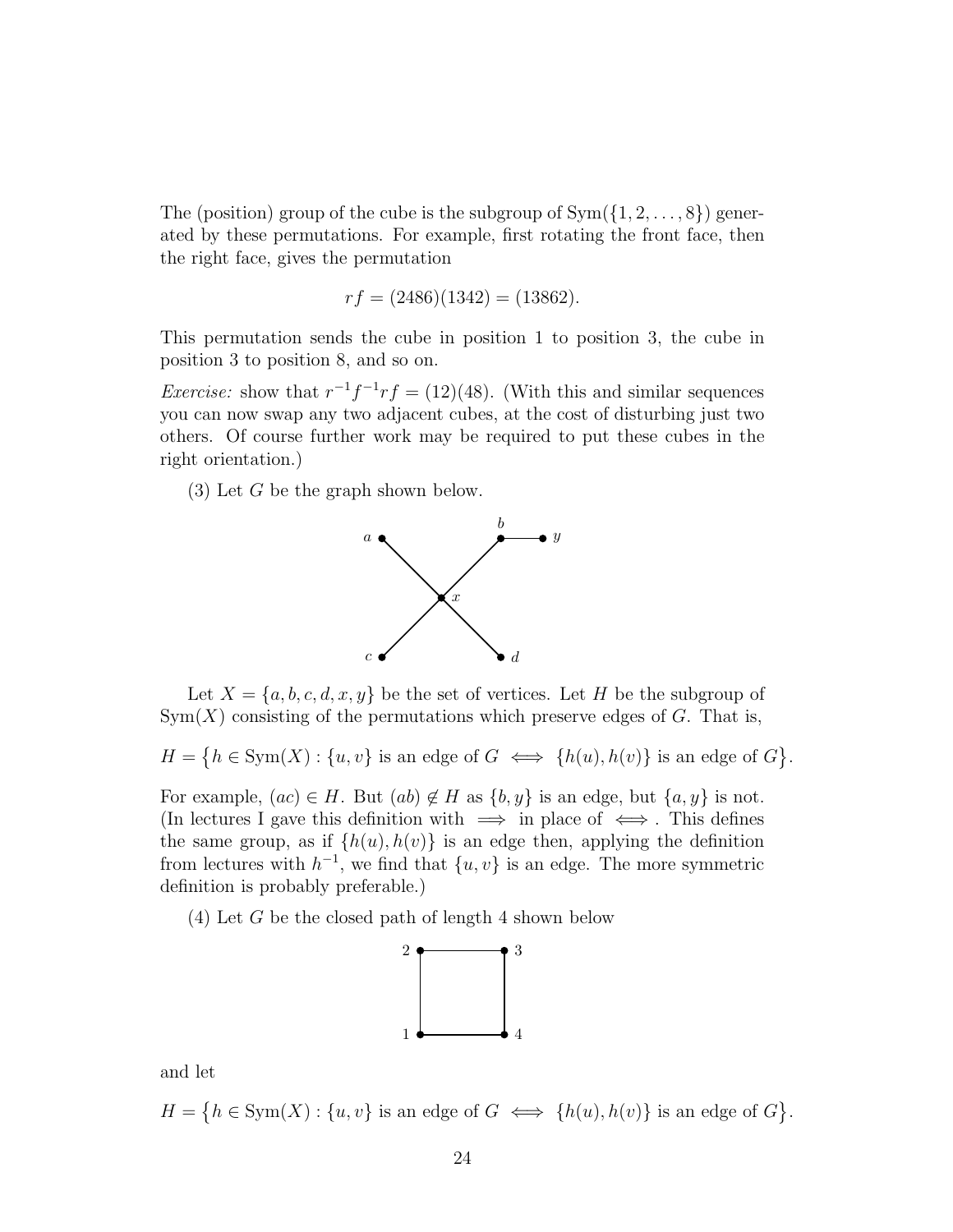*Exercise:* Show that H is isomorphic to the dihedral group of order 8. Outline solution: first show that (1234)  $\in$  H. Now show that if  $h \in H$  then  $(1234)^{a}h(1) = 1$  for some suitable power a. Finally show that the only permutations in  $H$  which fix 1 are the identity,  $e$ , and  $(24)$ . Deduce that  $h \in \langle (1234), (24) \rangle$ , and so  $H = \langle (1234), (24) \rangle$ .

Another way to think about examples (3) and (4) uses the idea of a graph isomorphism, as given in Definition 2.5. Recall if  $G$  is a simple graph with vertex set X, then  $h: X \to X$  is an isomorphism from G to itself if and only if

 $(1)$  h is a bijection;

(2) for all  $x, y \in X$ ,  $\{x, y\}$  is an edge of G if and only  $\{h(x), h(y)\}$ is an edge of G.

The subgroups  $H$  therefore consist of all isomorphisms from  $G$  to itself.

**Example 6.3.** Let G be the Petersen graph (shown below) and let H be the group of isomorphisms from G to itself.



Will use the symmetry of the graph to find some elements of  $H$ .

**Definition 6.4** (Orbits and stabilisers). Let X be a set and let  $H \leq \text{Sym}(X)$ be a permutation group. Let  $x \in X$ . The *orbit of* x is the set

$$
\text{Orb}(x) = \{h(x) : h \in H\}.
$$

The *stabiliser of* x is the subgroup

$$
Stab(x) = \{ h \in H : h(x) = x \}.
$$

We write the orbit of  $H$  on  $x$  if the permutation group needs to be emphasised.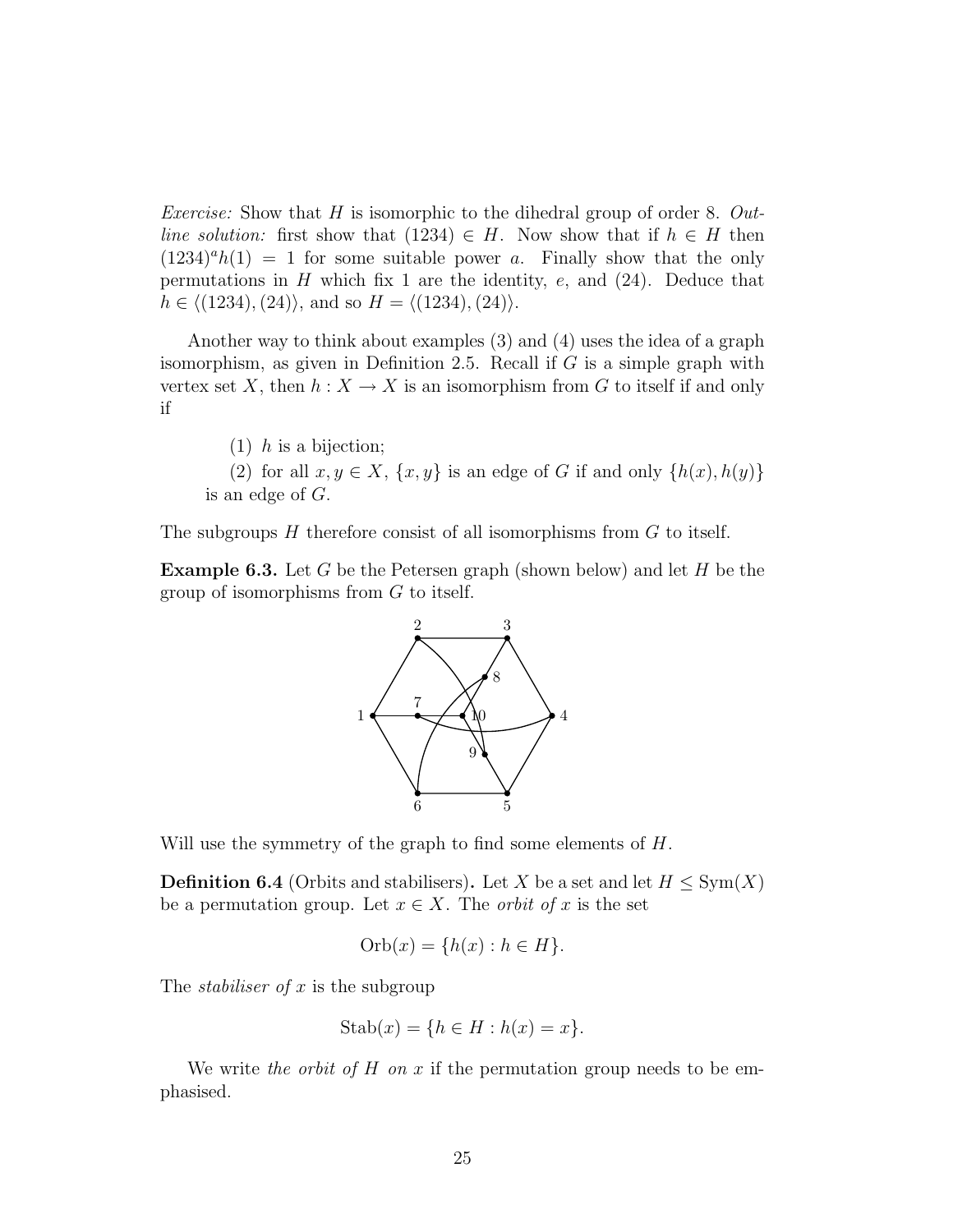**Example 6.5.** (1) Let  $X = \{1, 2, 3, 4, 5, 6\}$ . Let

$$
H = \langle (123)(56) \rangle \le \text{Sym}(X)
$$

Will determine the orbits of  $H$  on elements of  $X$  and find the stabiliser of each element.

(2) Let  $X = \{1, 2, 3, 4\}$  and let  $H \leq \text{Sym}(X)$  be the group generated by  $(12)(34)$  and  $(13)$ . The orbit of any  $x \in X$  is X. There are two possible stabilising subgroups.

(3) (A geometric example). Let  $X = \mathbb{R}^2$  and let H be the group of all rotations of the plane about the origin.

**Lemma 6.6.** Let X be a set and let  $H \le \text{Sym}(X)$  be a permutation group. Define a relation on X by  $x \sim y$  if y is in the orbit of x. This is an equivalence relation. The equivalence class of  $x \in X$  under  $\sim$  is the orbit of x.

Hence if  $H$  is a permutation group on a set  $X$  then  $X$  splits up into disjoint orbits of H.

**Theorem 6.7** (Orbit-Stabiliser Theorem). Let X be a set and let H be a finite permutation group on X. If  $x \in X$  then

$$
|\operatorname{Orb}(x)| = \frac{|H|}{|\operatorname{Stab} x|}.
$$

In particular, the size of the orbit divides the size of the group.

Here is one nice application of the Orbit-Stabiliser Theorem. (Our main application occurs in the next section.)

Theorem 6.8. The group of all rotational and reflectional symmetries of the regular n-gon has order  $2n$ . It consists of n rotations (counting the identity element  $e$  as a rotation of  $0^{\circ}$ ) and n reflections.

The group in the last theorem is known as the *dihedral group* of order  $2n$ .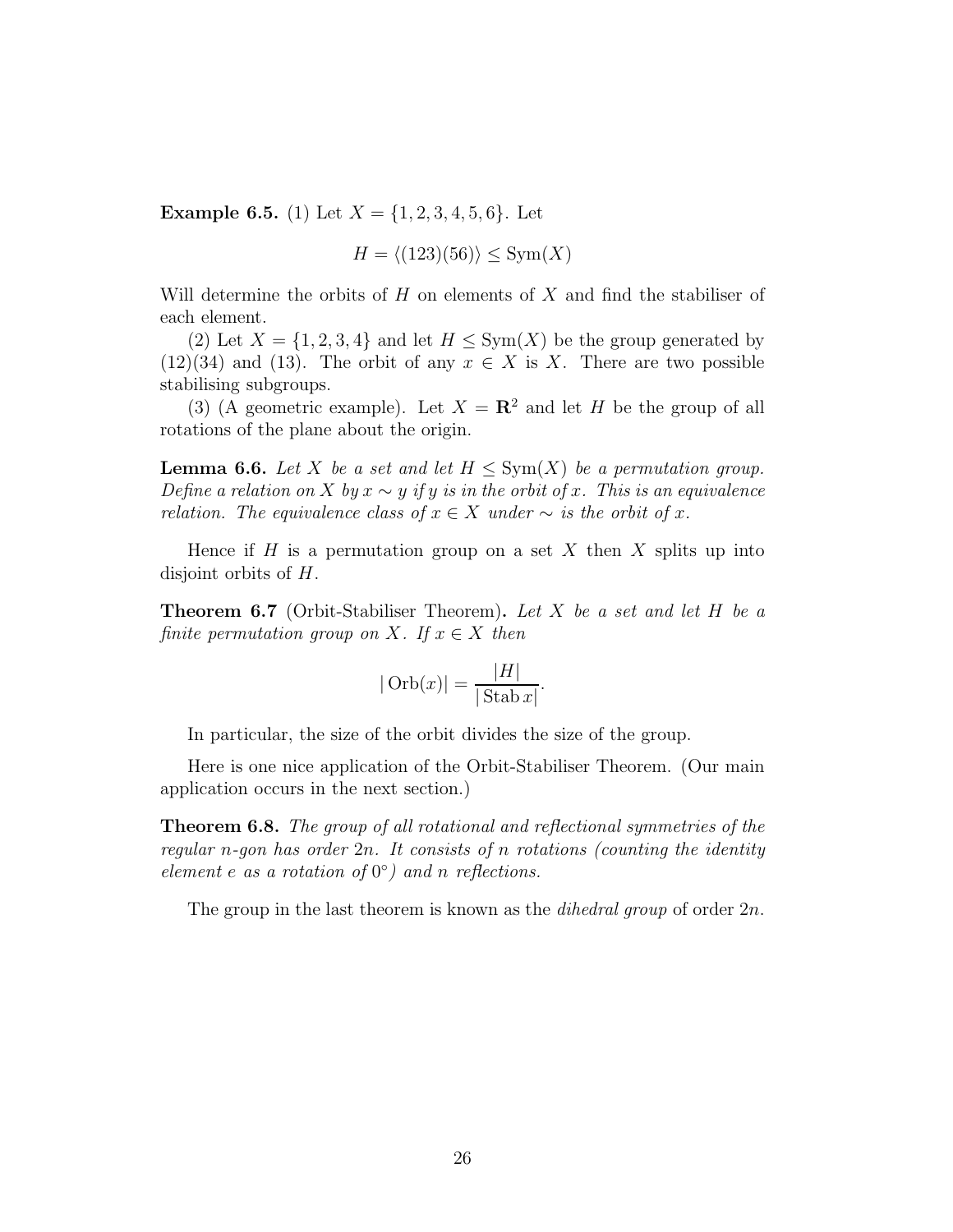### 7 Orbit counting and necklaces

**Definition 7.1.** Let  $c \in \mathbb{N}$ . A necklace on c colours is a regular polygon with vertices coloured with any of  $c$  different colours. (It is not necessary that every colour is used.) The length of a necklace is its number of vertices.

The diagram below shows a necklace on 2 colours of length 6.



We regard two necklaces as the same if one can be rotated into the other. (Later we will also allow turning the necklace over.) So the necklaces below should be regarded as the same as the necklace above.



But this necklace is different to those seen so far.



Example 7.2. (1) There are 6 necklaces on 2 colours of length 4.

(2) There are 4 necklaces of length 6 with 3 black vertices and 3 white vertices.

Clearly naïve enumeration will not be a practical method if we want to allow more colours or consider longer necklaces.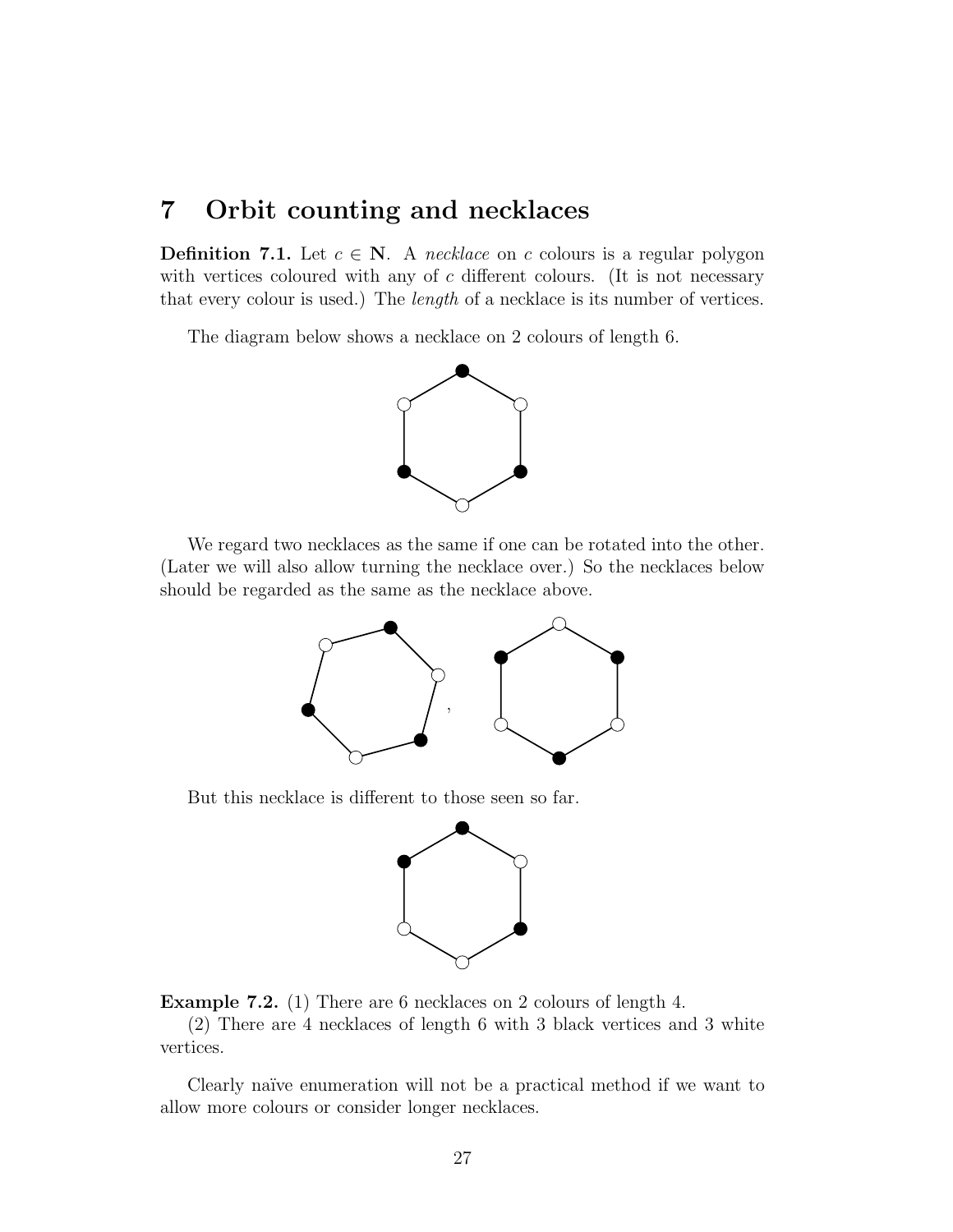Instead we convert the problem of counting necklaces into a problem about counting orbits of a permutation group.

**Example 7.3.** Let X be the set of all 16 ways to colour the vertices of a square using the colours black and white:



Let h be the permutation of X induced by rotating diagrams by  $90^\circ$ . Let  $H = \langle h \rangle \le \text{Sym}(X)$ . There is a bijection

$$
\left\{\text{orbits of } H \text{ on } X\right\} \leftrightarrow \left\{\begin{matrix} \text{necklaces of length 4} \\ \text{on 2 colours} \end{matrix}\right\}
$$

The next theorem gives a practical way to count the number of orbits of a permutation group on a set<sup>7</sup>. The proof is a nice exercise in double-counting.

**Theorem 7.4** (Orbit-Counting Theorem). Let X be a set and let  $H \leq$  $Sym(X)$  be a permutation group. For  $h \in H$ , let

$$
Fix h = \{x \in X : h(x) = x\}.
$$

The number of orbits of  $H$  on  $X$  is given by

$$
\frac{1}{|H|} \sum_{h \in H} |\operatorname{Fix} h|.
$$

Example 7.5. Will check that the Orbit-Counting Theorem gives the expected answer in the case of necklaces of length 4 on 2 colours.

The next example is sufficiently general to show the ideas needed to enumerate necklaces of any length.

<sup>7</sup>Most books on permutation groups will call this result 'Burnside's Lemma'. As is often the case, this is a misattribution. An increasingly popular renaming is 'not-Burnside's Lemma'.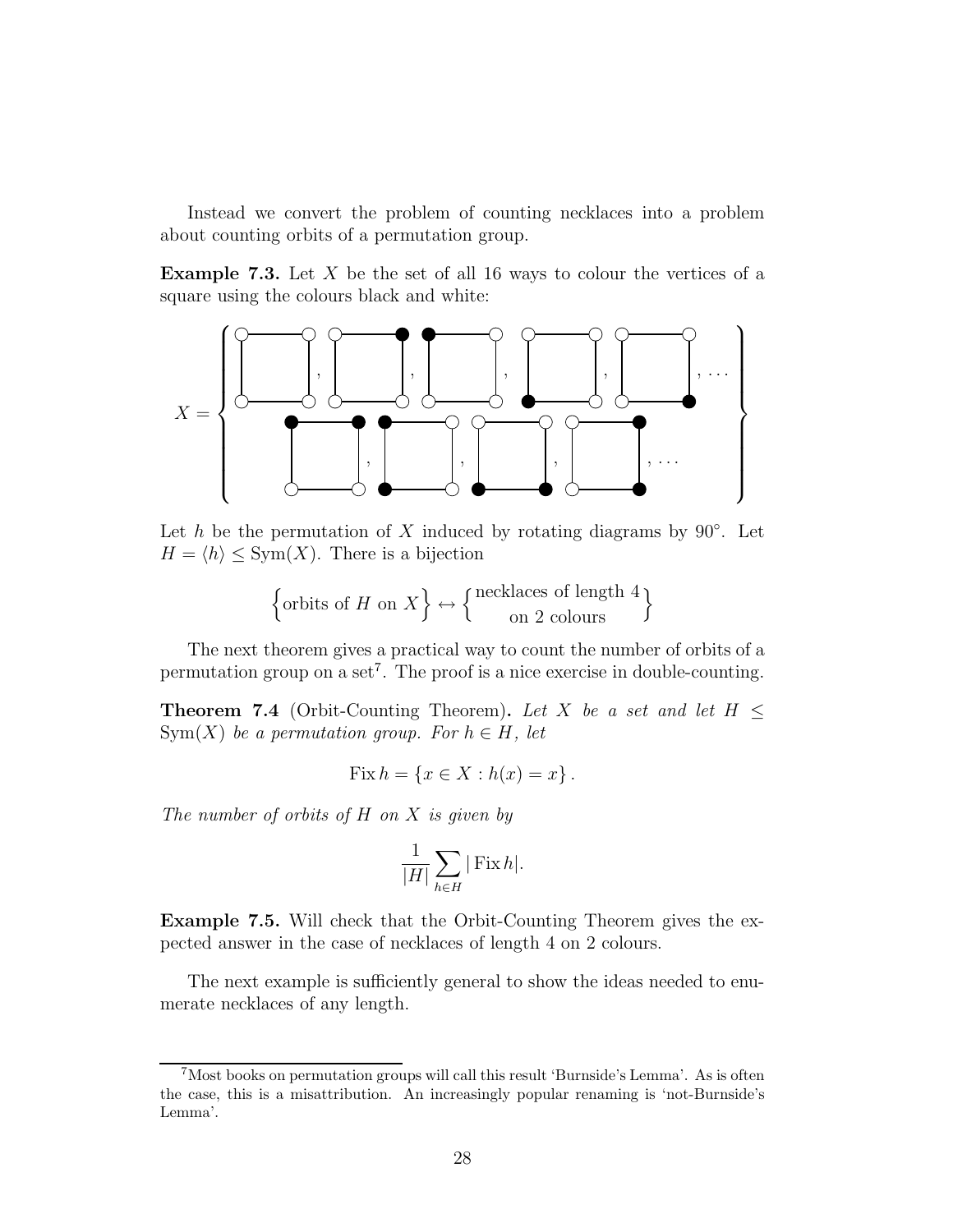**Example 7.6.** The number of different necklaces on  $c$  colours of length 6 is

$$
\frac{1}{6}(c^6 + c^3 + 2c^2 + 2c)
$$

If  $c = 2$  there are 14 necklaces in all. As found in Example 7.2, exactly 4 of these necklaces have 3 beads of each colour.

If we also regard two necklaces as the same if one is a reflection of the other, then the number of different necklaces on  $c$  colours is

$$
\frac{1}{12}(c^6 + 3c^4 + 4c^3 + 2c^2 + 2c).
$$

We end with an unexpected corollary of counting necklaces of prime length.

Theorem 7.7 (Fermat's Little Theorem). Let p be a prime number and let  $c \in \mathbb{N}$ . The number of necklaces on c colours of length p is

$$
\frac{c^p + (p-1)c}{p}.
$$

Hence p divides  $c^p - c$ .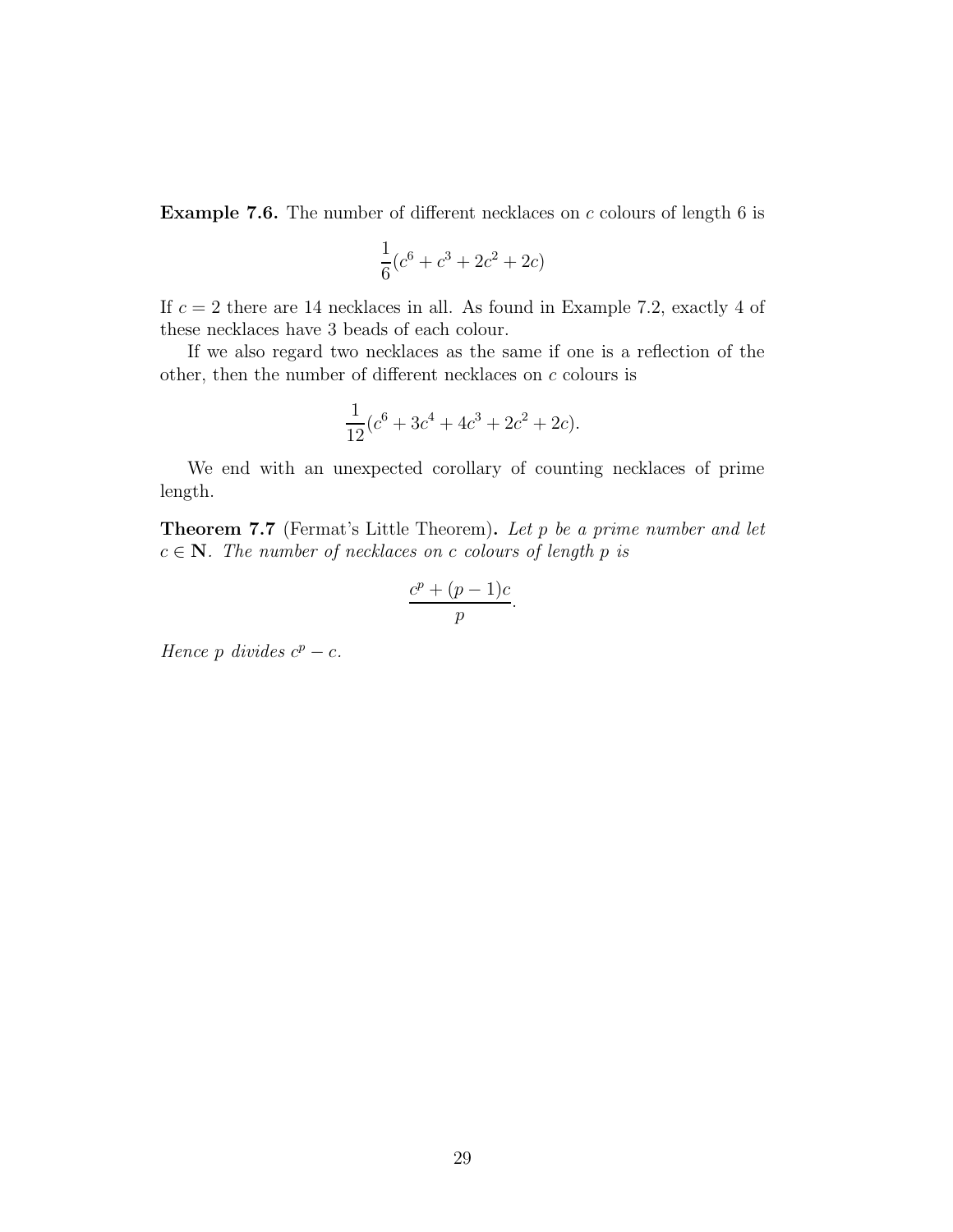## 8 GENERATING FUNCTIONS: Partitions

**Definition 8.1.** A partition of a number  $n \in \mathbb{N}_0$  is a sequence of natural numbers  $(\lambda_1, \lambda_2, \ldots, \lambda_k)$  such that

(i)  $\lambda_1 \geq \lambda_2 \geq \ldots \geq \lambda_k \geq 1$ 

(ii)  $\lambda_1 + \lambda_2 + \ldots + \lambda_k = n$ .

Let  $p(n)$  be the number of partitions of n. The entries in a partition are called parts.

By this definition,  $\varnothing$  is the unique partition of 0.

Example 8.2. (1) The number of ways to make change for 30p using 5p and 2p coins is the number of partitions of 30 into parts of size 5 and 2.

(2) The number of ways to put n unlabelled balls into 3 identical urns is the number of partitions of  $n$  with at most 3 parts.

It is often useful to represent partitions by Young diagrams<sup>8</sup>.

**Definition 8.3.** The *Young diagram* of the partition  $(\lambda_1, \ldots, \lambda_k)$  has k rows of boxes. The *i*th row (from the top) has  $\lambda_i$  boxes, aligned from the left.

For example the Young diagram of  $(6, 3, 3, 1)$  is



When studying partitions it is often useful to use generating functions.

.

**Definition 8.4.** Let  $f : \mathbb{N}_0 \to \mathbb{N}_0$ . The *generating function* of f is the power series

$$
f(0) + f(1)x + f(2)x^{2} + f(3)x^{3} + \dots
$$

**Example 8.5.** Let  $f(n)$  be the number of partitions of n into parts of size 5 and 2. The generating function for f is

$$
\frac{1}{(1-x^2)(1-x^5)}.
$$

**Theorem 8.6.** The generating function for  $p(n)$  is

$$
\sum_{n=0}^{\infty} p(n)x^n = \frac{1}{(1-x)(1-x^2)(1-x^3)\dots}
$$

<sup>8</sup>Named after the Reverend Alfred Young: see www-groups.dcs.st-and.ac.uk/ ~history/Biographies/Young\_Alfred.html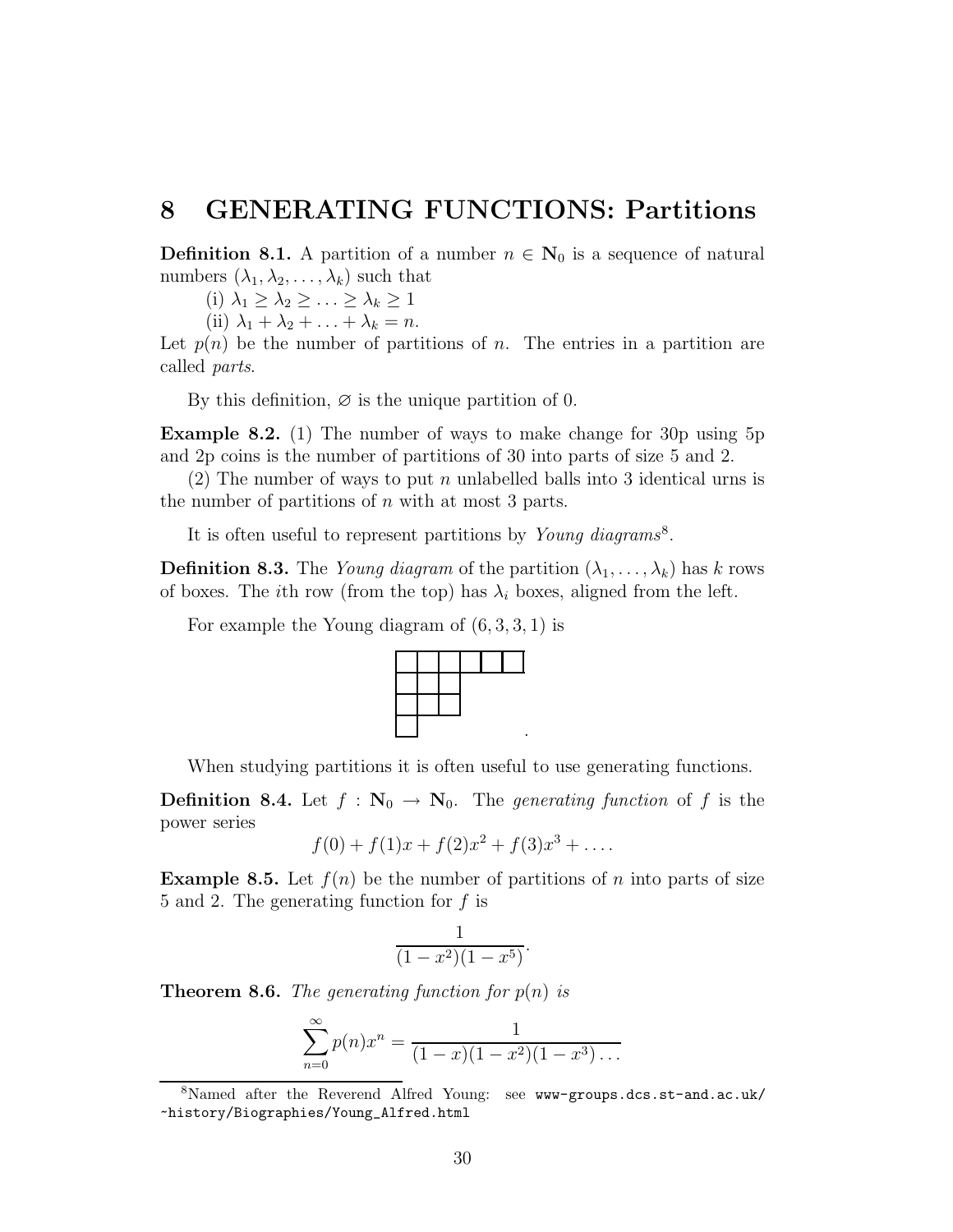We end with a nice application of generating functions. Say that a partition has distinct parts if it has at most one part of any given size.

Theorem 8.7. The number of partition of n into parts of odd size is equal to the number of partition of n with distinct parts.

### van Lint's argument\*

Here is an elegant way to obtain an upper bound on  $p(n)$ , due to the Dutch mathematician van Lint. Let  $P(x)$  be the generating function for  $p(n)$ .

Standard power series manipulations give that

$$
\log P(x) = -\sum_{m=1}^{\infty} \log(1 - x^m) = \sum_{m=1}^{\infty} \sum_{r=1}^{\infty} \frac{x^{mr}}{r} = \sum_{r=1}^{\infty} \frac{x^r}{r(1 - x^r)}
$$

Replace x with  $e^{-y}$  to get

$$
\log P(e^{-y}) = \sum_{r=1}^{\infty} \frac{1}{r(e^{ry} - 1)} \le \sum_{r=1}^{\infty} \frac{1}{y} \frac{1}{r^2} = \frac{1}{y} \frac{\pi^2}{6}.
$$

In the last line we used that  $e^{ry} \geq 1 + ry$  (take the power series) and that

$$
\frac{1}{1^2} + \frac{1}{2^2} + \frac{1}{3^2} + \ldots = \frac{\pi^2}{6}.
$$

Now  $P(e^{-y}) \ge p(n)e^{-ny}$  since the right-hand-side is just one term in the sum defining P. Hence

$$
\log(p(n)e^{-ny}) \le \frac{1}{y}\frac{\pi^2}{6},
$$

or equivalently,

$$
\log p(n) \le ny + \frac{1}{y} \frac{\pi^2}{6}.
$$

The right-hand-side is minimised by taking

$$
y = \sqrt{\frac{\pi^2}{6n}}.
$$

With this choice we obtain a fairly strong upper bound on  $p(n)$ :

$$
\log p(n) \le 2\sqrt{\frac{\pi^2}{6}}\sqrt{n}.
$$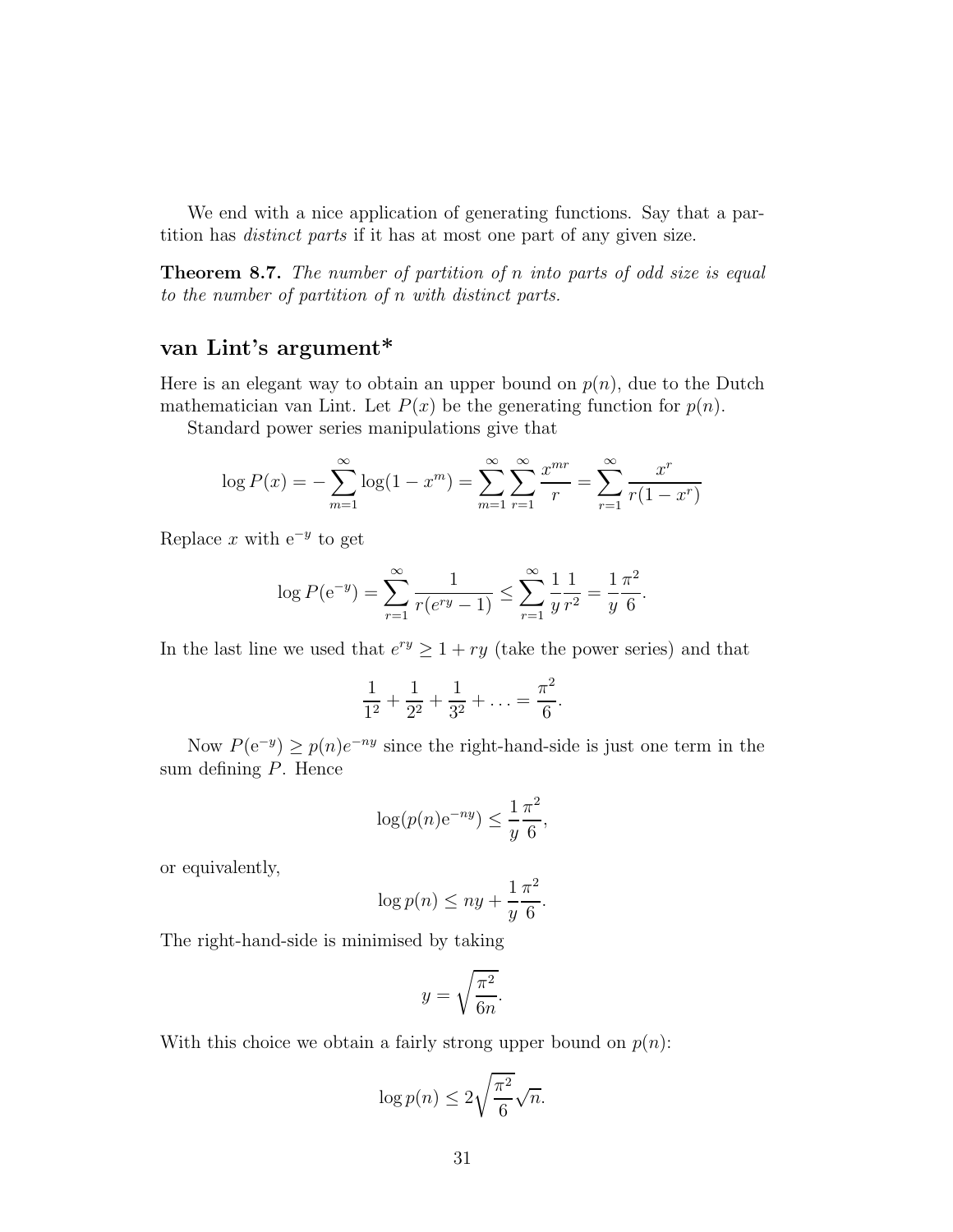## 9 Appendix: Selected proofs

#### 9.1 Ore's Theorem

Here is a more carefully explained proof of Ore's Theorem than the one given in lectures. The first two steps are illustrated by the attached example. This proof may be considered non-examinable.

**Theorem 3.9** (Ore). Let G be a simple graph on n vertices. If  $n \geq 3$ , and

 $\delta(x) + \delta(y) \geq n$ 

for each pair of non-adjacent vertices x and y, then G has a closed Hamiltonian path.

*Proof.* Suppose, for a contradiction, that  $G$  does not have a closed Hamiltonian path.

1. Pick any any two vertices of G which aren't already joined by an edge, and add a new edge between them. Keep on doing this until we reach a graph  $G_{last}$  which *does* have a closed Hamiltonian path. (The process must stop because eventually we will reach the complete graph on  $n$  vertices, which obviously has a closed Hamiltonian path.)

2. Let  $\bar{G}$  be the graph obtained immediately before  $G_{last}$ , and suppose that  $\{x, y\}$  is the edge added to  $\overline{G}$  to obtain  $G_{last}$ .

Let  $(z_1, \ldots, z_n, z_1)$  be a closed Hamiltonian path in  $G_{last}$ . This must use the edge  $\{x, y\}$  at some point (otherwise G would have a closed Hamiltonian path, and there would have been no need to consider  $G_{last}$ ). If  $\{z_n, z_1\} =$  ${x, y}$  then  $(z_1, \ldots, z_n)$  is a non-closed Hamiltonian path in G. Otherwise there is some r such that  $1 \leq r < n$  and  $z_r = x$  and  $z_{r+1} = y$ ; now

$$
(z_{r+1},\ldots,z_n,z_1,\ldots,z_r)
$$

is a non-closed Hamiltonian path in  $\overline{G}$ . Note that either way, all the edges used in this path appear in G: it is only  $\{x, y\}$  that appears in  $G_{last}$  but not in G. Relabel the vertices so that this path is  $(x_1, \ldots, x_n)$ .

**3.** Suppose we could find a vertex  $x_i$  such that x is adjacent to  $x_i$ , and y is adjacent to  $x_{i-1}$ . Then

$$
(x,x_i,\ldots,x_{n-1},y,x_{i-1},\ldots,x)
$$

would be a closed Hamiltonian path in  $\overline{G}$ , a contradiction.

Aside: It is at this point that we need  $n \geq 3$ : if  $n = 2$  then the first step is  $(x, y)$ , and the second is  $(y, x)$ , which means we have used an edge twice.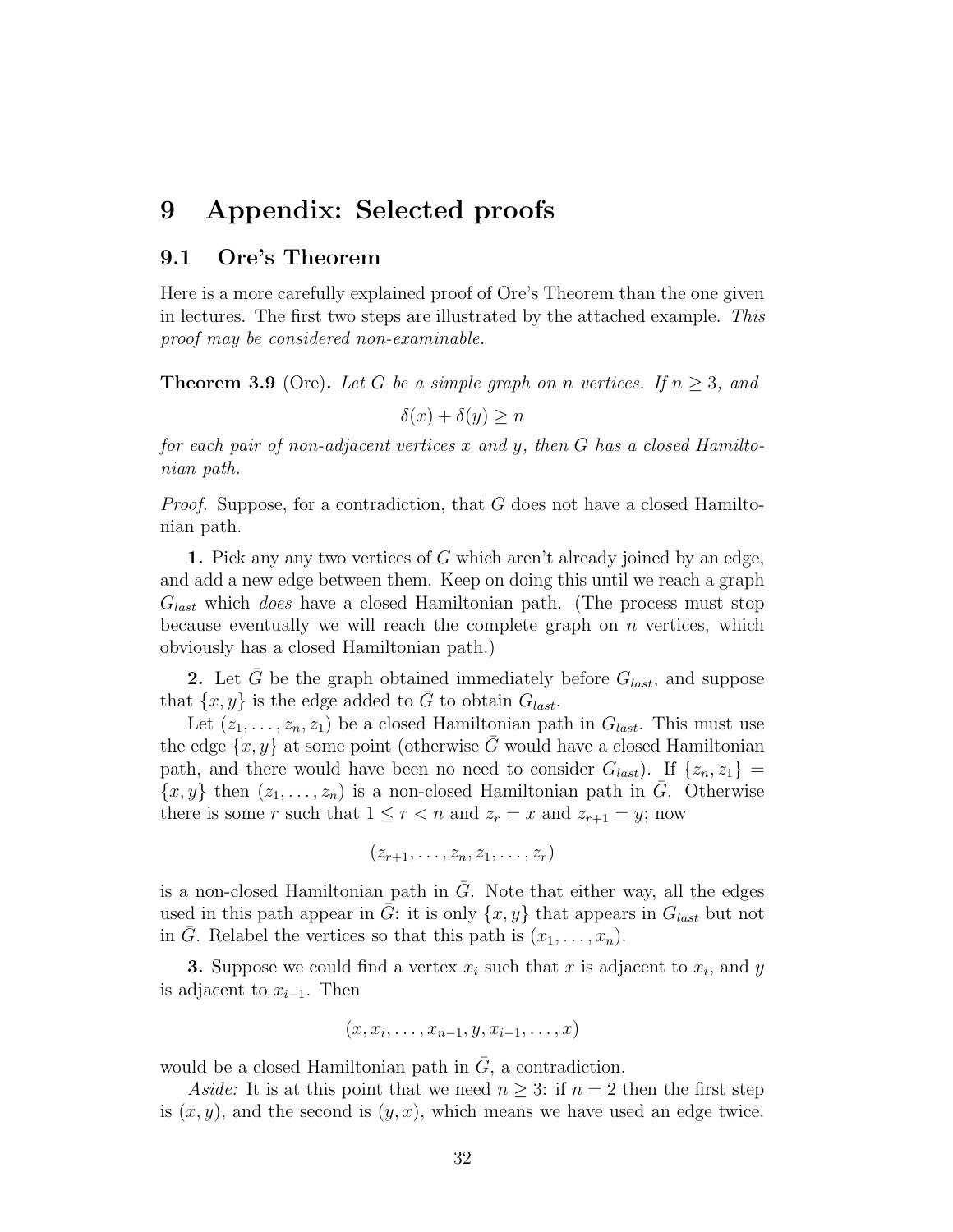Paths are, in particular, trails, so they aren't allowed to repeat edges. As long as  $n \geq 3$  this problem doesn't arise.

**4.** It remains to show that there must be such a vertex  $x_i$ . This is where we need the hypothesis on degrees. Since  $\overline{G}$  is obtained from G by adding edges, it still satisfies this hypothesis. Let

$$
A = \{i : 2 \le i \le n \text{ and } x_i \text{ is adjacent to } x\},\
$$
  

$$
B = \{i : 2 \le i \le n \text{ and } x_{i-1} \text{ is adjacent to } y\}.
$$

As our graphs have no loops,  $|A| = \delta(x)$  and  $|B| = \delta(y)$ . As x and y are not adjacent in  $\bar{G}$  (recall that  $\{x, y\}$  was added to  $\bar{G}$  to obtain  $G_{last}$ ), our hypothesis tells us that  $\delta(x) + \delta(y) \geq n$ .

Hence A and B are subsets of  $\{2, \ldots, n\}$  containing at least n elements between them. It follows that they must intersect non-trivially. If  $i \in A \cap B$ <br>then  $x_i$  is a suitable vertex for step 3. then  $x_i$  is a suitable vertex for step 3.

*Example:* Let  $n = 5$ . The graph below has vertex set  $\{1, 2, 3, 4, 5\}$  and edges {1, 2}, {1, 3}, {2, 3}, {2, 4}, {2, 5}.



(This graph doesn't satisfy the hypothesis on the degrees, but we don't use this until step 4. This saves drawing a large number of edges which would be irrelevant in steps 1 and 2.)

1. We might first add the edge {3, 4}. The resulting graph still doesn't have a closed Hamiltonian path, so we add another edge, say  $\{4, 5\}$ . This gives the graph



which has  $(1, 2, 5, 4, 3, 1)$  as a closed Hamiltonian path. (So  $z_1 = 1, z_2 = 2$ ,  $z_3 = 5, z_4 = 4, z_5 = 3.$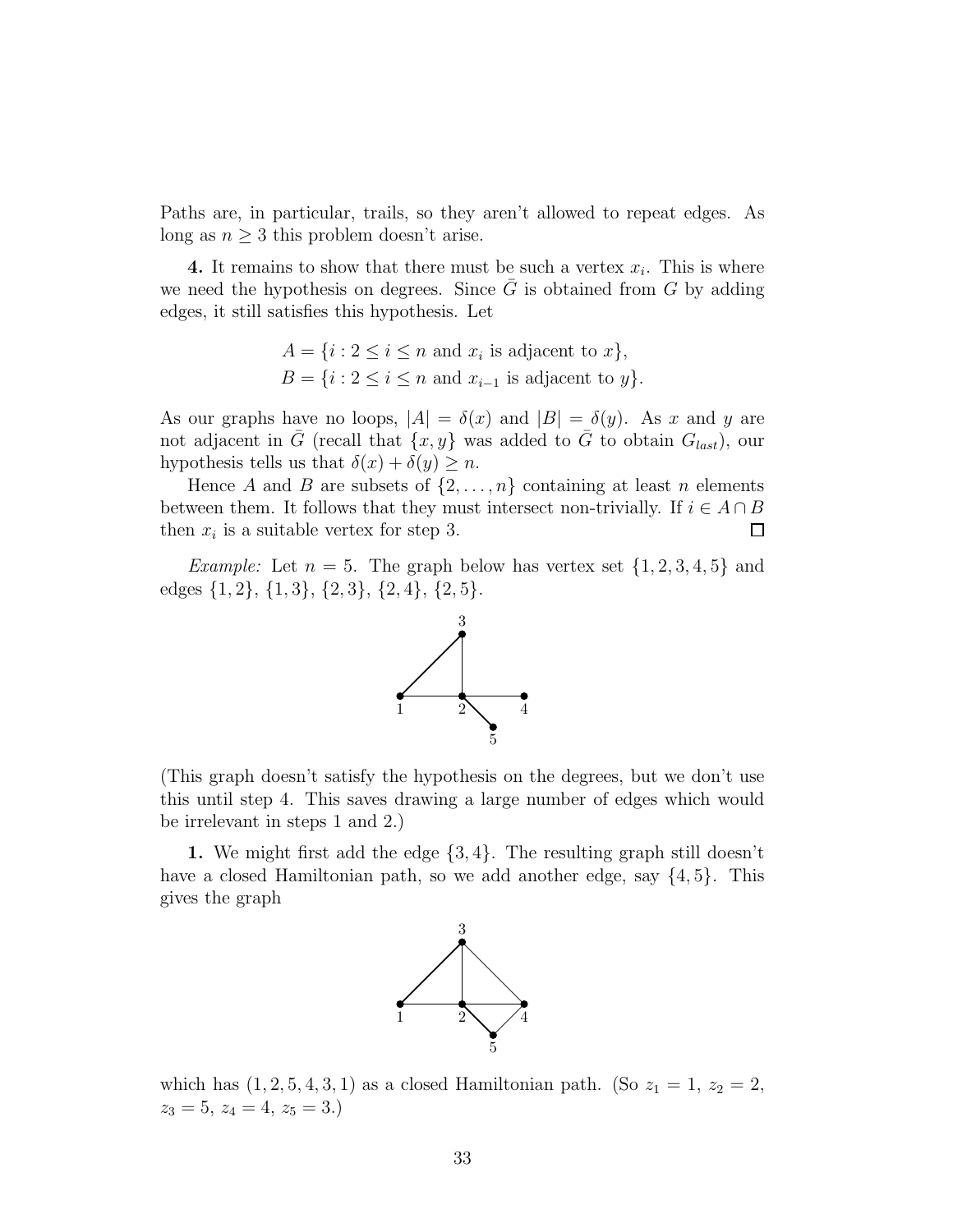2. The last edge added is  $\{x, y\} = \{4, 5\}$  so  $\overline{G}$  is as shown below.



Starting with the closed path  $(1, 2, 5, 4, 3, 1)$  in  $G_{final}$  we find that  $r = 3$ ,  $x = 5$ ,  $y = 4$ . The resulting non-closed Hamiltonian path in  $\overline{G}$  is  $(4, 3, 1, 2, 5)$ . So in the relabelling step we take  $x_1 = 4$ ,  $x_2 = 3$ ,  $x_3 = 1$ ,  $x_4 = 2$ ,  $x_5 = 5$ .

#### 9.2 Proof of Theorem 5.9

**Theorem 5.9.** Let N be a network. If f is a flow in N and  $(S,T)$  is a cut of N then val  $f \leq cap(S,T)$ . In particular, if equality holds then f is a maximal flow.

In lectures I proposed the following proof.

*Proof 1.* Think of S and T as countries separated by a sea, and the edges contributing to  $cap(S, T)$  as under-sea pipes flowing from S to T. It is obvious that the maximum amount of water that can flow from s, the capital city of S, to t, the capital city of T, is bounded by the total capacity of these pipes.

For the last part, suppose that val  $f = \text{cap}(S, T)$ . If g is any flow then, by what we have just shown, val  $g \leq \text{cap}(S, T)$ , i.e. val  $g \leq \text{val } f$ . Hence f is a maximal flow. a maximal flow.

Here is an alternative proof of the first part. (Probably the only thing that can be said for it is that it makes it makes explicit use of flow conservation.)

*Proof 2.* Let  $E$  be the list of edges of  $N$ . It is sufficient to prove that

$$
\operatorname{val} f = \sum_{\substack{x \in S, y \in T \\ (x, y) \in E}} f(x, y) - \sum_{\substack{x \in S, y \in T \\ (y, x) \in E}} f(y, x)
$$

since the first term is cap(S, T). For each vertex  $x \in S$  other than s we have

$$
\sum_{w:(x,w)\in E} f(x,w) - \sum_{z:(z,x)\in E} f(z,x) = 0
$$

while for s we have

$$
\sum_{w:(s,w)\in E} f(x,w) = \text{val } f.
$$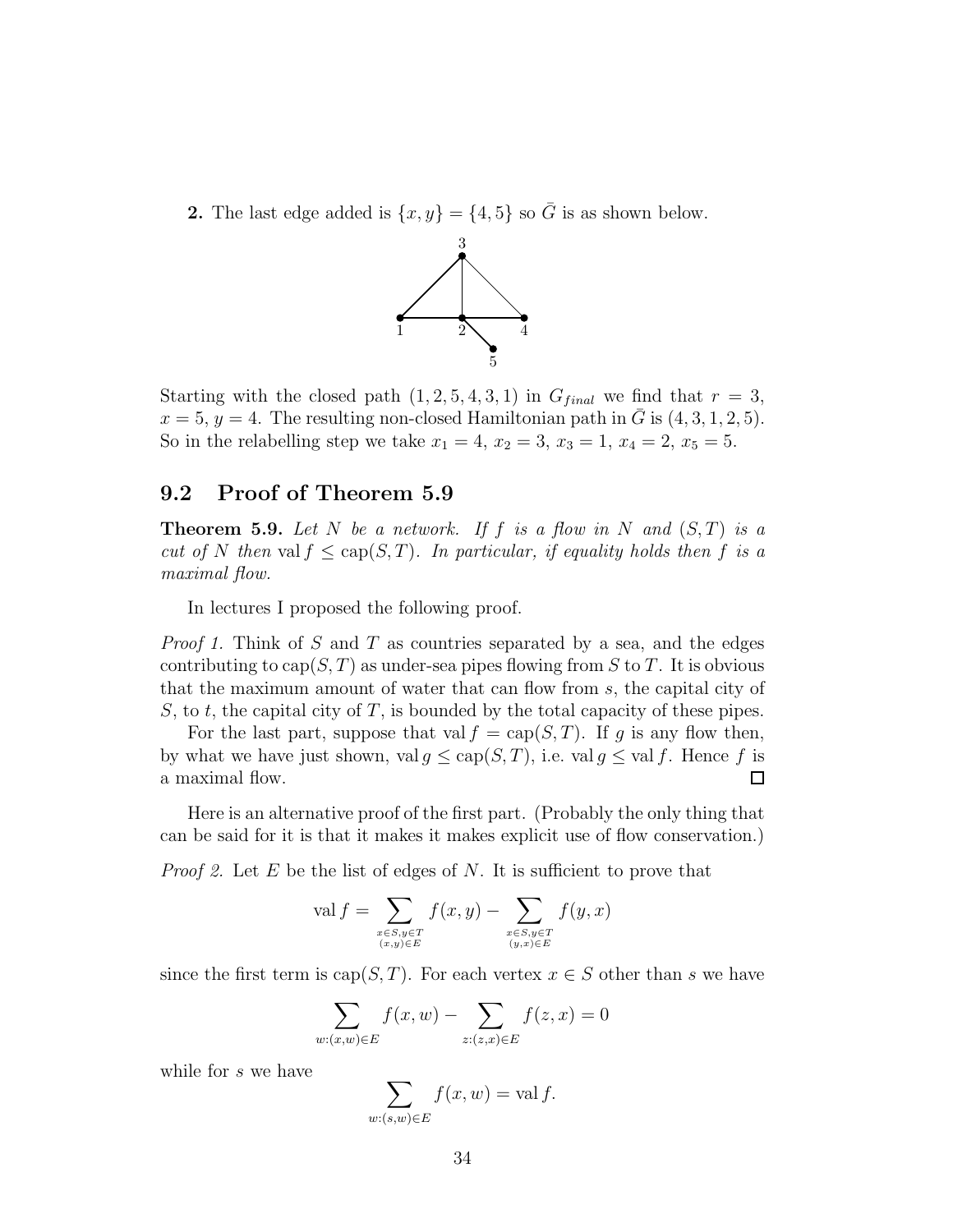Adding up these equations over all  $x \in S$  gives

$$
\operatorname{val} f = \sum_{\substack{x \in S \\ w:(x,w) \in E}} f(x, w) - \sum_{\substack{x \in S \\ z:(z,x) \in E}} f(z, x).
$$

We now split each sum up according to whether  $w \in S$  or  $w \in T$ . This gives

$$
\operatorname{val} f = \sum_{\substack{x \in S, w \in S \\ (x, w) \in E}} f(x, w) - \sum_{\substack{x \in S, z \in S \\ (z, x) \in E}} f(z, x) + \sum_{\substack{x \in S, w \in T \\ (x, w) \in E}} f(x, w) - \sum_{\substack{x \in S, z \in T \\ (z, x) \in E}} f(z, x).
$$

Now note that the first two terms cancel (each is the total sum of all flows over edges lying entirely within S).  $\Box$ 

#### 9.3 Ford–Fulkerson Algorithm<sup>\*</sup>

You may be asked to apply the Ford–Fulkerson Algorithm, but you will not be asked to provide a general proof that it works as claimed.

**Algorithm 5.11** (Ford–Fulkerson algorithm). Let N be a network with source s and vertex set V and let f be an flow in N taking integral values.

- 1. Set  $S = \{s\}.$
- 2. If  $x \in S$  and there is an edge  $(x, y)$  of N with  $f(x, y) < c(x, y)$  then add y to S.

If  $y \in S$  and there is an edge  $(x, y)$  of N with  $f(x, y) > 0$  then add x to S.

- 3. Repeat step 2 until no new vertices are added to S. There are now two possibilities.
	- (A) If  $t \in S$  then, by construction of S, there is a path  $(x_0, x_1, \ldots, x_m)$ in the underlying graph of N such that  $x_0 = s$ ,  $x_m = t$  and for each i, either

 $(x_i, x_{i+1})$  is an edge of N and  $f(x_i, x_{i+1}) < c(x_i, x_{i+1})$  or  $(x_{i+1}, x_i)$  is an edge of N and  $f(x_{i+1}, x_i) > 0$ .

Increase the flow in edges of the first type by 1 and decrease the flow in edges of the second type by 1. This gives a new flow  $f^+$ with val  $f^+$  = val  $f + 1$ .

(B) If  $t \notin S$  then  $(S, V \setminus S)$  is a cut of N with capacity equal to val f.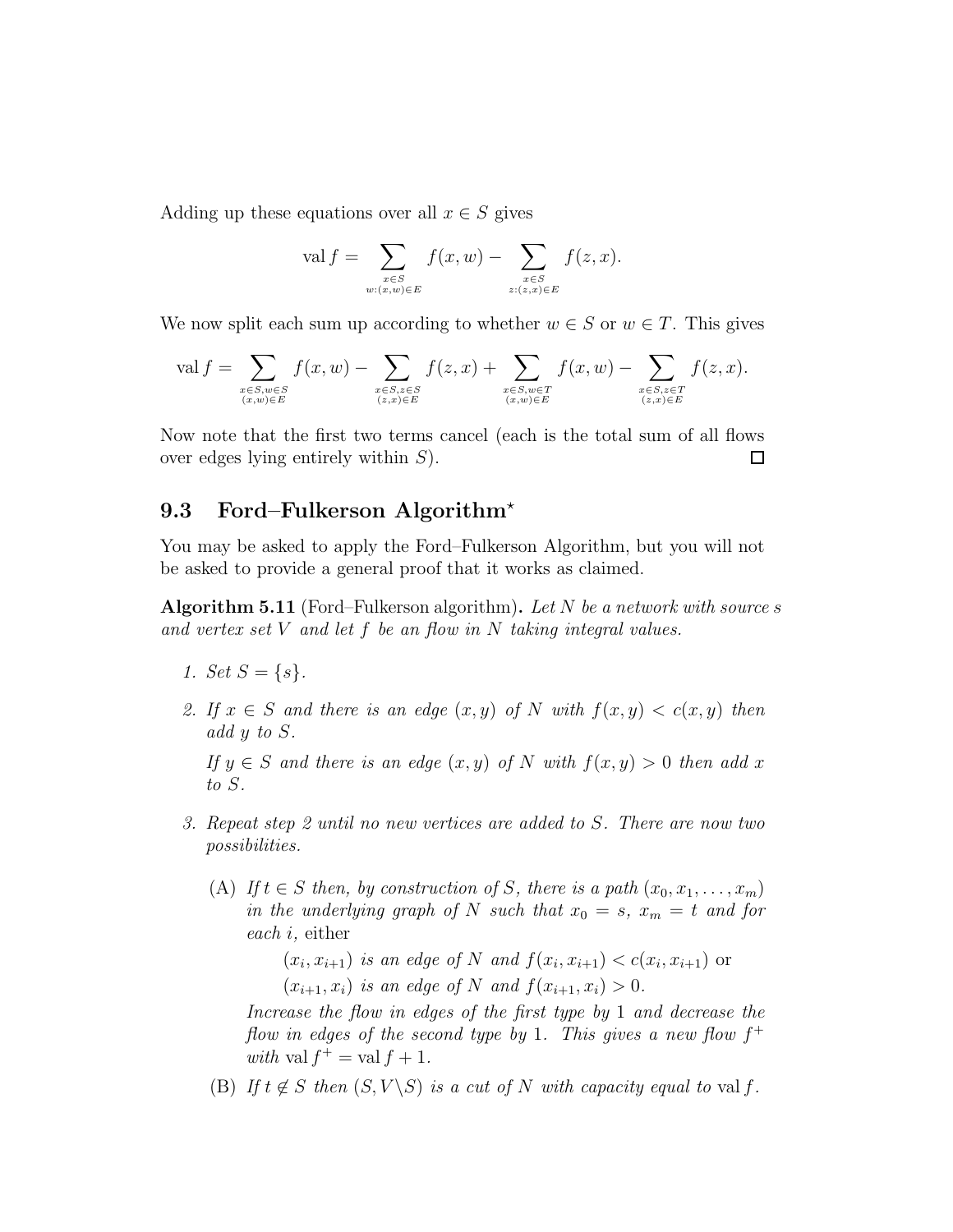We claim that this algorithm either ends by increasing the flow in  $f$  or by giving a cut with capacity equal to val f, thereby proving that f is a maximal flow. To show this we need to verify the assertions made in  $3(A)$  and  $3(B)$ .

**Case (A).** Suppose we end in case (A). We must check that  $f^+$  is a valid flow and that its value is 1 more than  $f$ . If we increase the flow on the edge  $(x_i, x_{i+1})$  then this can only be because  $f(x_i, x_{i+1}) < c(x_i, x_{i+1})$ , so, as we work with integral flows, the capacity constraints are still satisfied. To show that flow conservation still holds requires some case-by-case checking. We only change the flow in edges meeting the vertices  $x_i$ . The diagrams below below show the four cases that can arise: in each case, one can easily see that the total flow into  $x_i$  equals the total flow out of  $x_i$ .



Finally, the value of  $f^+$  is one more than the value of f because in  $f^+$  we have an extra unit leaving s on the edge  $(s, x_1)$  and all other flows out of s are unchanged.

**Case (B).** Now suppose that we end in case (B). Let  $E$  be the set of edges of N. Let  $(x, y) \in E$  with  $x \in S$  and  $y \in T$ . If  $f(x, y) < c(x, y)$  then we would have put  $y$  into the set  $S$  in Step 2 of the algorithm. Therefore  $f(x, y) = c(x, y)$ . Similarly, if  $(y, x) \in E$  with  $y \in T$  and  $x \in S$  then  $f(y, x) = 0$ . Substituting in

$$
\operatorname{val} f = \sum_{\substack{x \in S, y \in T \\ (x, y) \in E}} f(x, y) - \sum_{\substack{x \in S, y \in T \\ (y, x) \in E}} f(y, x)
$$

we get that

$$
\operatorname{val} f = \sum_{\substack{x \in S, y \in T \\ (x, y) \in E}} c(x, y) = \operatorname{cap}(S, T).
$$